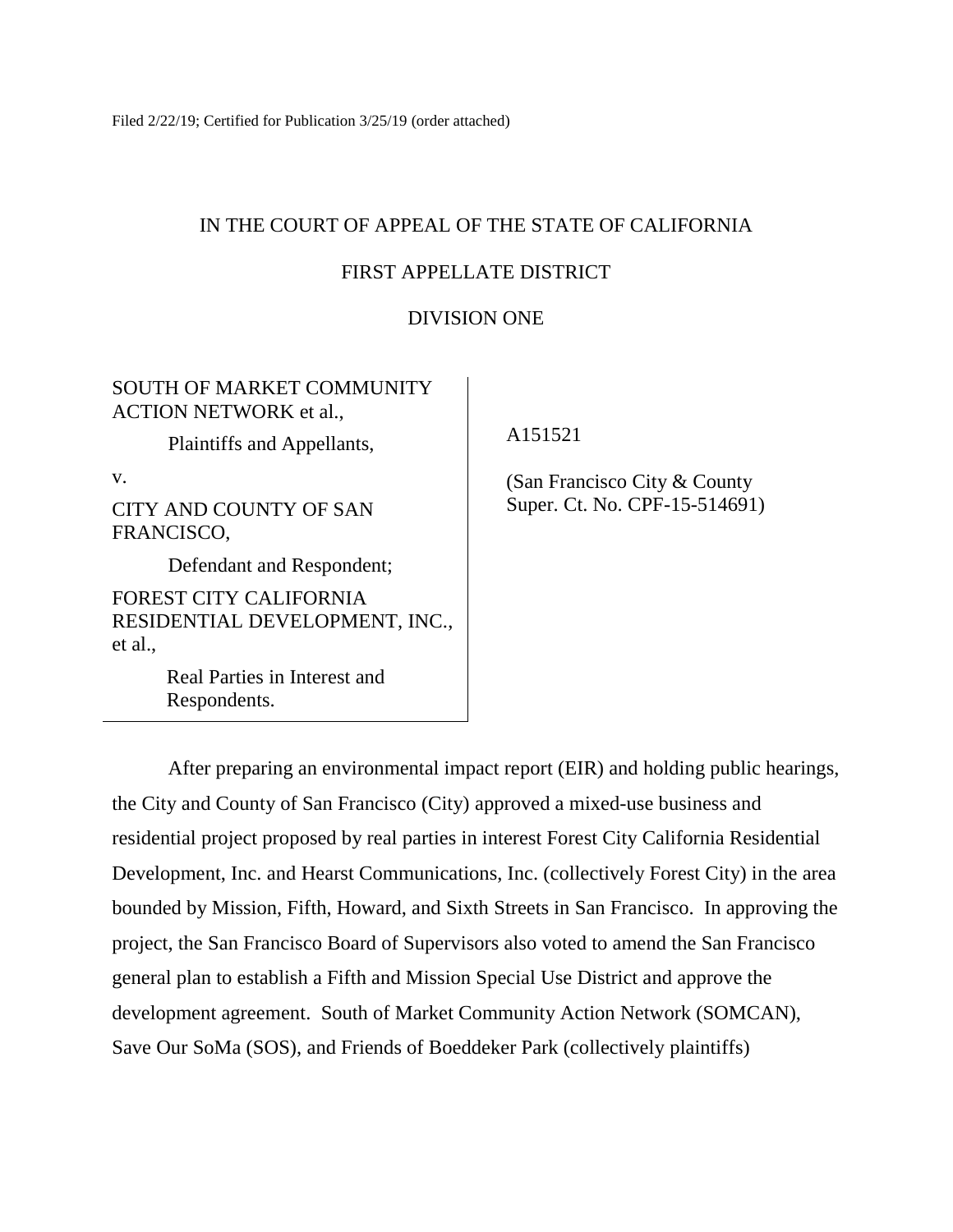challenged the environmental review by filing a petition for writ of mandate in the superior court. The trial court denied relief. We affirm.

#### **I. FACTUAL AND PROCEDURAL BACKGROUND**

Forest City proposed the construction of a mixed-use development, the Fifth and Mission Project (the 5M Project or the project), covering four acres in downtown San Francisco. The 5M Project seeks to provide office, retail, cultural, educational, and openspace uses for the property, primarily to support the region's technology industry and provide spaces for coworking, media, arts, and small-scale urban manufacturing. The proposed project site is bounded by Mission Street to the north, Fifth Street to the east, Howard Street to the south, and Mary Street and several adjacent properties to the west. The existing area is occupied by eight buildings, with approximately 317,700 gross square feet (gsf) of office and commercial uses, as well as seven surface parking lots. The largest building in the existing space is the Chronicle Building, which is proposed to be renovated as part of the 5M Project.

The San Francisco Planning Department (Planning Department), as the lead agency responsible for administering environmental review of the project, released its draft EIR (DEIR) on October 15, 2014. The report described two "options" for the 5M Project, an " 'Office Scheme' " and a " 'Residential Scheme.' " Under both schemes, the project would result in new active ground floor space (with office, retail, educational, and cultural uses), office use, residential dwelling units, and open space. Both schemes would preserve and rehabilitate the Chronicle and Dempster Printing Buildings, demolish other buildings on site, and construct four new buildings with heights ranging from 195 to 470 feet. The overall gross square footage was substantially the same in both schemes, with varying mixes of office and residential uses. The office scheme had a larger building envelope and higher density than the residential scheme.

The DEIR discussed nine alternatives to the proposed project, rejecting five of them as infeasible. Among the four feasible alternatives, it considered: (1) a "No Project" alternative, (2) a "Code Compliant" alternative, (3) a "Unified Zoning" alternative, and (4) a "Preservation" alternative. The DEIR concluded the preservation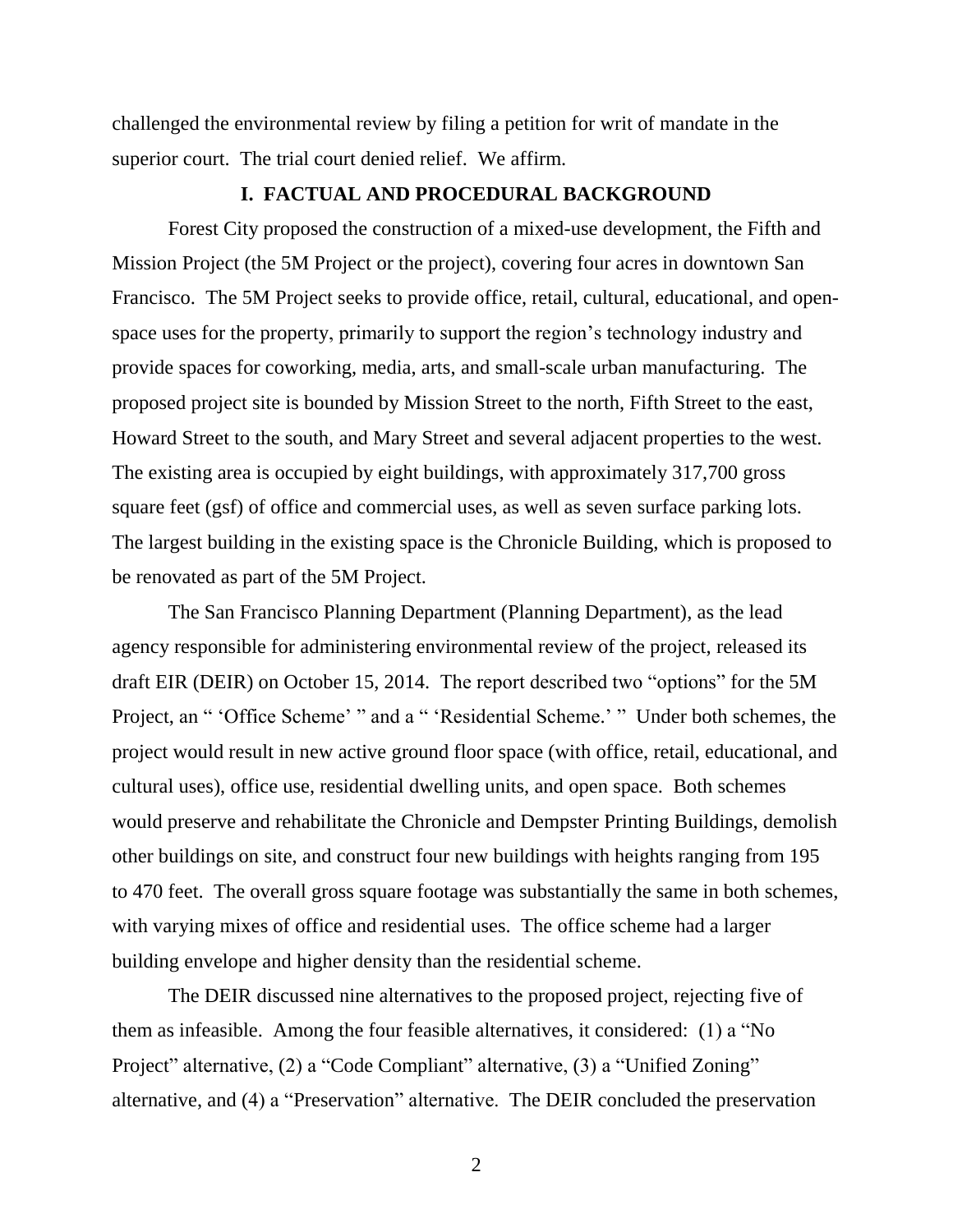alternative was the environmentally superior alternative because it would "achieve some of the project objectives regarding the development of a dense, mixed-use, transitoriented, job-creating project" but avoid the "irreversible impact" created by demolition of the Camelline Building, avoid regional pollutant impact, and reduce the transportation and circulation impacts.

The San Francisco Planning Commission (Planning Commission) held an informational hearing on the DEIR in November 2014 and accepted public comments through January 7, 2015. In August 2015, after further informational meetings, the Planning Department published its responses to public comments, which, together with the DEIR, made up the final EIR (FEIR).

Following a noticed public hearing, the Planning Commission certified the FEIR as complete, finding it to be adequate, accurate, and objective. The same day, the Planning Commission (1) adopted  $CEQA<sup>1</sup>$  findings, a statement of overriding considerations, and a mitigation monitoring and reporting program; (2) raised the shadow limit for Boeddeker Park (a park near the 5M Project); (3) approved a design for development document for the 5M Project; (4) recommended amendments to the general plan, San Francisco Planning Code, and zoning map to create the Fifth and Mission Special Use District; and (5) recommended adoption of a development agreement for the project.

Plaintiffs appealed the project approvals and certification of the FEIR to the San Francisco Board of Supervisors (Board). The Board denied the appeal and affirmed certification of the FEIR. Two weeks later, the Board adopted CEQA findings, and approved the Fifth and Mission Special Use District, the 5M Project, and the development agreement.

 $\overline{a}$ 

<sup>&</sup>lt;sup>1</sup> California Environmental Quality Act (CEQA; Pub. Resources Code, § 21000 et seq.).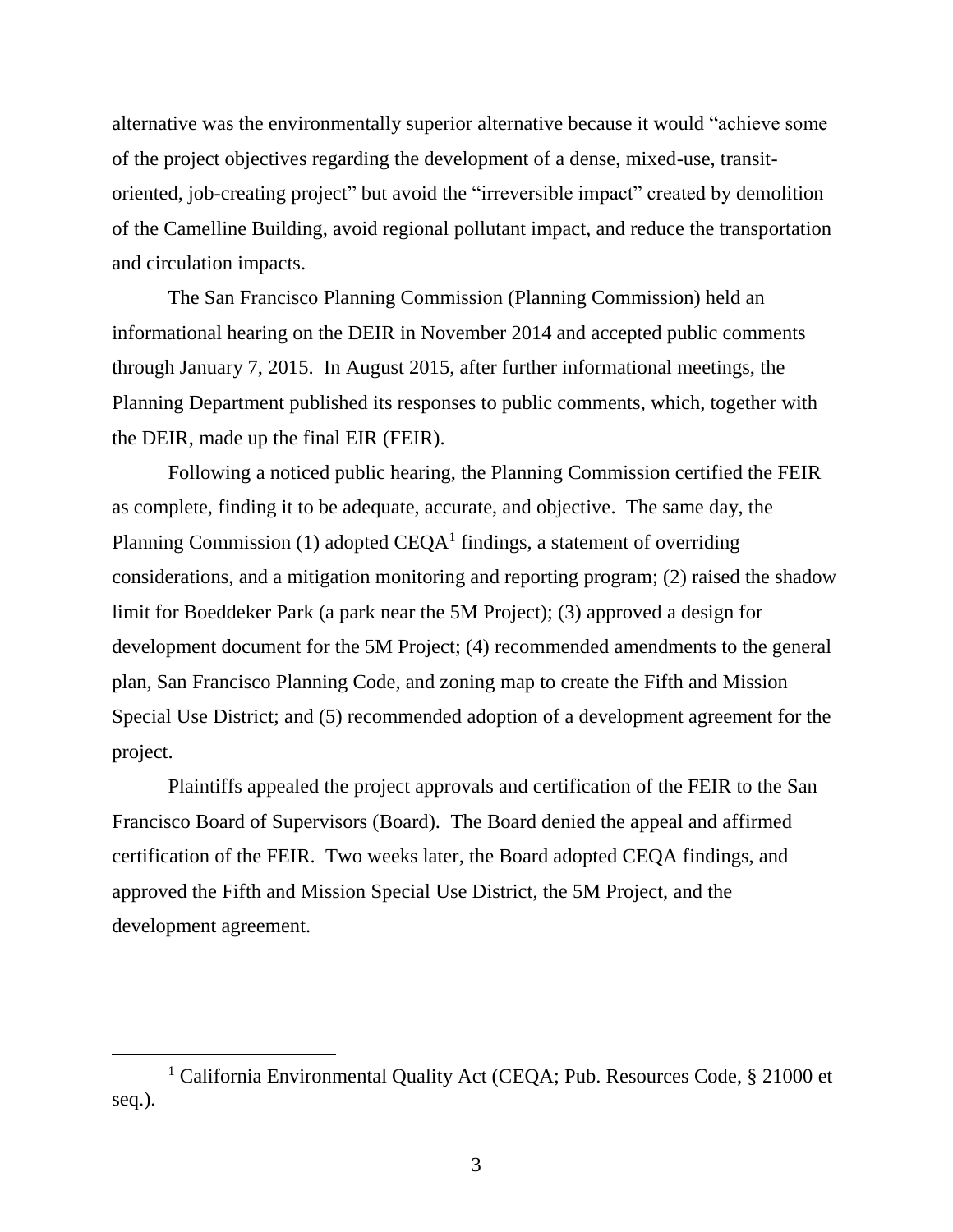In December 2015, plaintiffs filed a petition for writ of administrative mandate in superior court, alleging CEQA violations and seeking to set aside certification of the FEIR and approval of the 5M Project. The court heard argument and denied the petition.

## **II. DISCUSSION**

## **A.** *CEQA Principles and Standard of Review*

Plaintiffs' appeal primarily challenges the content and analysis of the EIR. "The basic purpose of an EIR is to 'provide public agencies and the public in general with detailed information about the effect [that] a proposed project is likely to have on the environment; to list ways in which the significant effects of such a project might be minimized; and to indicate alternatives to such a project.' " (*Sierra Club v. County of Fresno* (2018) 6 Cal.5th 502, 511 (*Sierra Club*).) " "The EIR is the heart of CEQA" and the integrity of the process is dependent on the adequacy of the EIR.' " (*Rialto Citizens for Responsible Growth v. City of Rialto* (2012) 208 Cal.App.4th 899, 924.)

" "" '[A]n EIR is presumed adequate (Pub. Resources Code, § 21167.3), and the plaintiff in a CEQA action has the burden of proving otherwise.' " ' " (*Preserve Wild Santee v. City of Santee* (2012) 210 Cal.App.4th 260, 275.) As our Supreme Court recently explained in *Sierra Club*: "The standard of review in a CEQA case, as provided in sections 21168.5 and 21005, is abuse of discretion. Section 21168.5 states in part: 'In any action or proceeding . . . to attack, review, set aside, void or annul a determination, finding, or decision of a public agency on the grounds of noncompliance with this division, the inquiry shall extend only to whether there was a prejudicial abuse of discretion.' [Citation.] Our decisions have thus articulated a procedural issues/factual issues dichotomy. '[A]n agency may abuse its discretion under CEQA either by failing to proceed in the manner CEQA provides or by reaching factual conclusions unsupported by substantial evidence. (§ 21168.5.) Judicial review of these two types of error differs significantly: While we determine de novo whether the agency has employed the correct procedures, 'scrupulously enforc[ing] all legislatively mandated CEQA requirements' [citation], we accord greater deference to the agency's substantive factual conclusions. In reviewing for substantial evidence, the reviewing court "may not set aside an agency's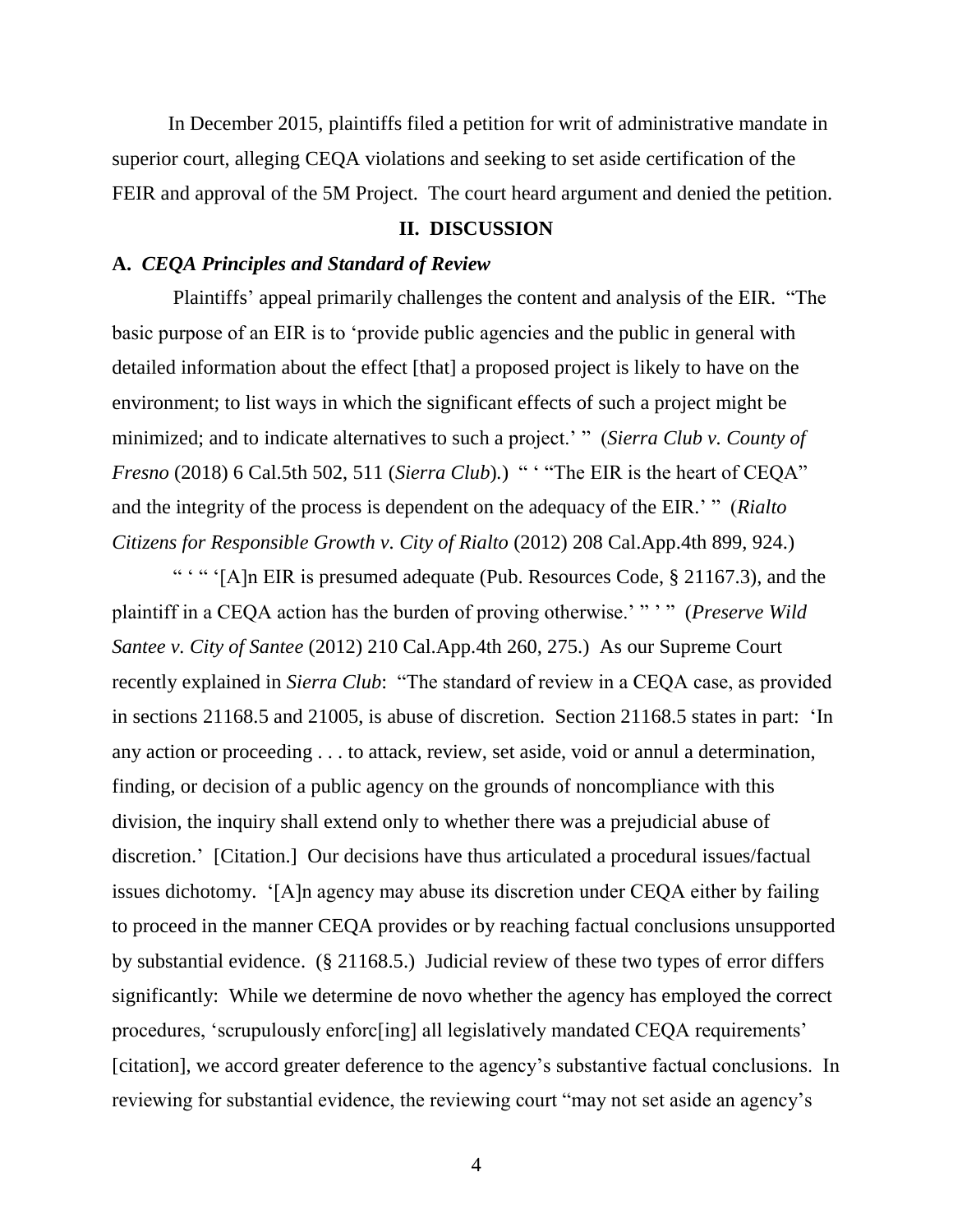approval of an EIR on the ground that an opposite conclusion would have been equally or more reasonable," for, on factual questions, our task "is not to weigh conflicting evidence and determine who has the better argument." ' " (*Sierra Club*, *supra*, 6 Cal.5th at p. 512.)

The court explained that this "procedural issues/factual issues dichotomy" has worked well for courts reviewing agency determinations. (*Sierra Club*, *supra*, 6 Cal.5th at p. 512.) Some procedural questions, such as whether the agency has provided sufficient notice and opportunity to comment on a draft EIR, or whether it has entirely omitted a required discussion, have clear answers. "But the question whether an agency has followed proper procedures is not always so clear. This is especially so when the issue is whether an EIR's discussion of environmental impacts is adequate, that is, whether the discussion sufficiently performs the function of facilitating 'informed agency decisionmaking and informed public participation.' " (*Id.* at pp. 512–513.)

After reviewing several of its own decisions and those of the Court of Appeal, the court summarized three "basic principles" regarding the standard of review for adequacy of an EIR: "(1) An agency has considerable discretion to decide the manner of the discussion of potentially significant effects in an EIR. (2) However, a reviewing court must determine whether the discussion of a potentially significant effect is sufficient or insufficient, i.e., whether the EIR comports with its intended function of including ' " 'detail sufficient to enable those who did not participate in its preparation to understand and to consider meaningfully the issues raised by the proposed project.' " ' [Citation.] (3) The determination whether a discussion is sufficient is not solely a matter of discerning whether there is substantial evidence to support the agency's factual conclusions." (*Sierra Club*, *supra*, 6 Cal.5th at pp. 515–516.)

"The ultimate inquiry, as case law and the CEQA guidelines<sup>[2]</sup> make clear, is whether the EIR includes enough detail 'to enable those who did not participate in its

 $\overline{a}$ 

<sup>&</sup>lt;sup>2</sup> Subsequent references to "Guidelines" are to the CEQA guidelines found in title 14 of the California Code of Regulations, section 15000 et seq.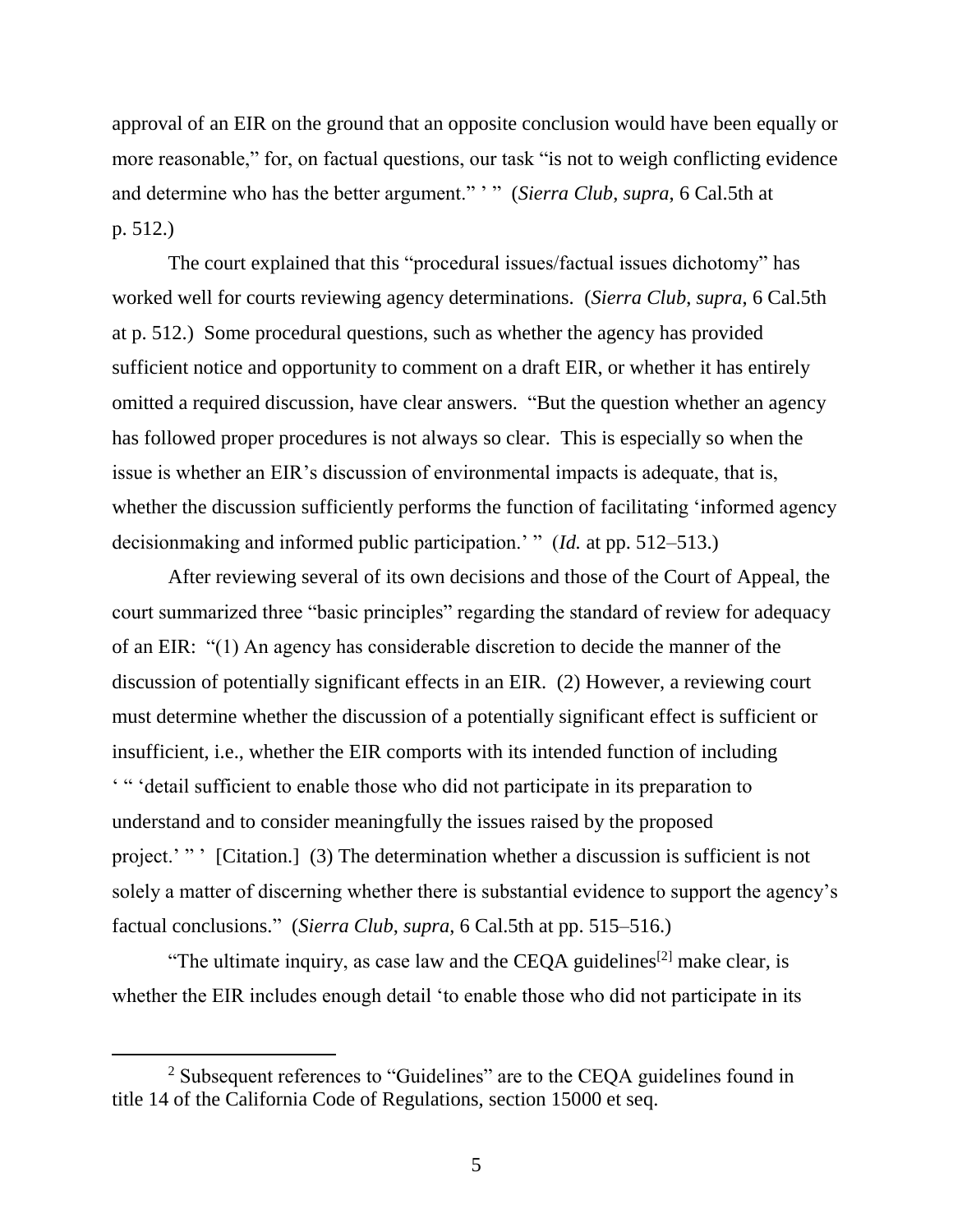preparation to understand and to consider meaningfully the issues raised by the proposed project.' " ( *Sierra Club*, *supra*, 6 Cal.5th at p. 516.) Generally, that inquiry is a mixed question of law and fact subject to de novo review, but to the extent factual questions (such as the agency's decision which methodologies to employ for analyzing an environmental effect) predominate, a substantial evidence standard of review will apply. (*Ibid*.)

Further, " '[i]n determining the adequacy of an EIR, the CEQA Guidelines look to whether the report provides decision makers with sufficient analysis to intelligently consider the environmental consequences of a project. ([Guidelines,] § 15151.) The CEQA Guidelines further provide that "the sufficiency of an EIR is to be reviewed in the light of what is reasonably feasible. . . . The courts have [therefore] looked not for perfection but for adequacy, completeness, and a good faith effort at full disclosure." ([Guidelines,] § 15151.)' [Citation.] The overriding issue on review is thus 'whether the [lead agency] reasonably and in good faith discussed [a project] in detail sufficient [to enable] the public to discern from the [EIR] the "analytic route the . . . agency traveled from evidence to action." ' " (*California Oak Foundation v. Regents of University of California* (2010) 188 Cal.App.4th 227, 262 (*California Oak Foundation*); see *Sierra Club, supra,* 6 Cal.5th at p. 515 ["We also affirm that in reviewing an EIR's discussion, we do not require technical perfection or scientific certainty . . . ."].) "Although an agency's failure to disclose information called for by CEQA may be prejudicial 'regardless of whether a different outcome would have resulted if the public agency had complied' with the law (§ 21005, subd. (a)), under CEQA, 'there is no presumption that error is prejudicial' (§ 21005, subd. (b)). Insubstantial or merely technical omissions are not grounds for relief. [Citation.] 'A prejudicial abuse of discretion occurs if the failure to include relevant information precludes informed decisionmaking and informed public participation, thereby thwarting the statutory goals of the EIR process.' " (*Neighbors for Smart Rail v. Exposition Metro Line Construction Authority* (2013) 57 Cal.4th 439, 463; *id.* at pp. 464–465 [failure to comply with CEQA's informational mandate "did not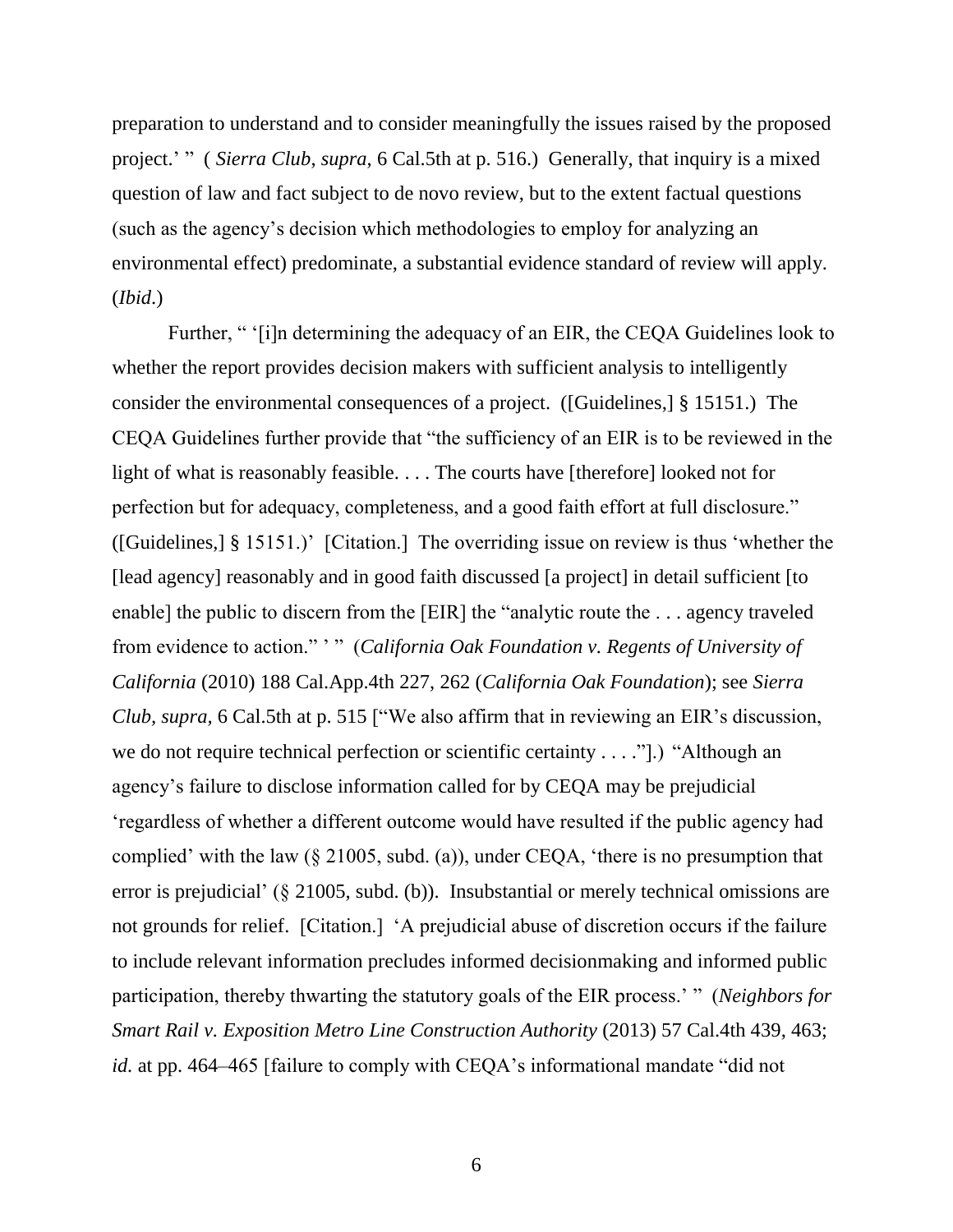deprive agency decision makers or the public of substantial information relevant to approving the project, and is therefore not a ground for setting that decision aside"].)

With these principles in mind, we turn to the merits.

#### **B.** *Alleged CEQA Violations*

Plaintiffs assert numerous defects in the agency's CEQA review in this case.

## **1. Project Description**

Plaintiffs first argue the EIR is inadequate because it failed to provide a stable, accurate project description. They contend because the DEIR presented two alternative schemes, the office scheme and residential scheme, it was "confusing" and hampered commenters' ability to understand which project was actually proposed and analyzed.

A draft EIR must include a project description. (*Washoe Meadows Community v. Department of Parks & Recreation* (2017) 17 Cal.App.5th 277, 287 (*Washoe Meadows*).) The project description must contain (1) the precise location and boundaries of the proposed project; (2) a statement of the objectives sought by the proposed project, including the underlying purpose; (3) a general description of the project's technical, economic, and environmental characteristics; and (4) a statement briefly describing the intended uses of the EIR. (Guidelines, § 15124.) The description should not, however, "supply extensive detail beyond that needed for evaluation and review of the environmental impact." (*Ibid*.) The description must include the entirety of the project, and not some smaller portion of it. (*San Joaquin Raptor Rescue Center v. County of Merced* (2007) 149 Cal.App.4th 645, 654 (*San Joaquin Raptor Rescue*).)

"[A]n accurate, stable and finite project description is the *sine qua non* of an informative and legally sufficient EIR." (*County of Inyo v. City of Los Angeles* (1977) 71 Cal.App.3d 185, 199 (*County of Inyo*).) "Only through an accurate view of the project may affected outsiders and public decision-makers balance the proposal's benefit against its environmental cost, consider mitigation measures, assess the advantage of terminating the proposal . . . and weigh other alternatives in the balance." (*Id.* at pp. 192–193.) A project description that gives conflicting signals to decision makers and the public about the nature of the project is fundamentally inadequate and misleading. (*San Joaquin*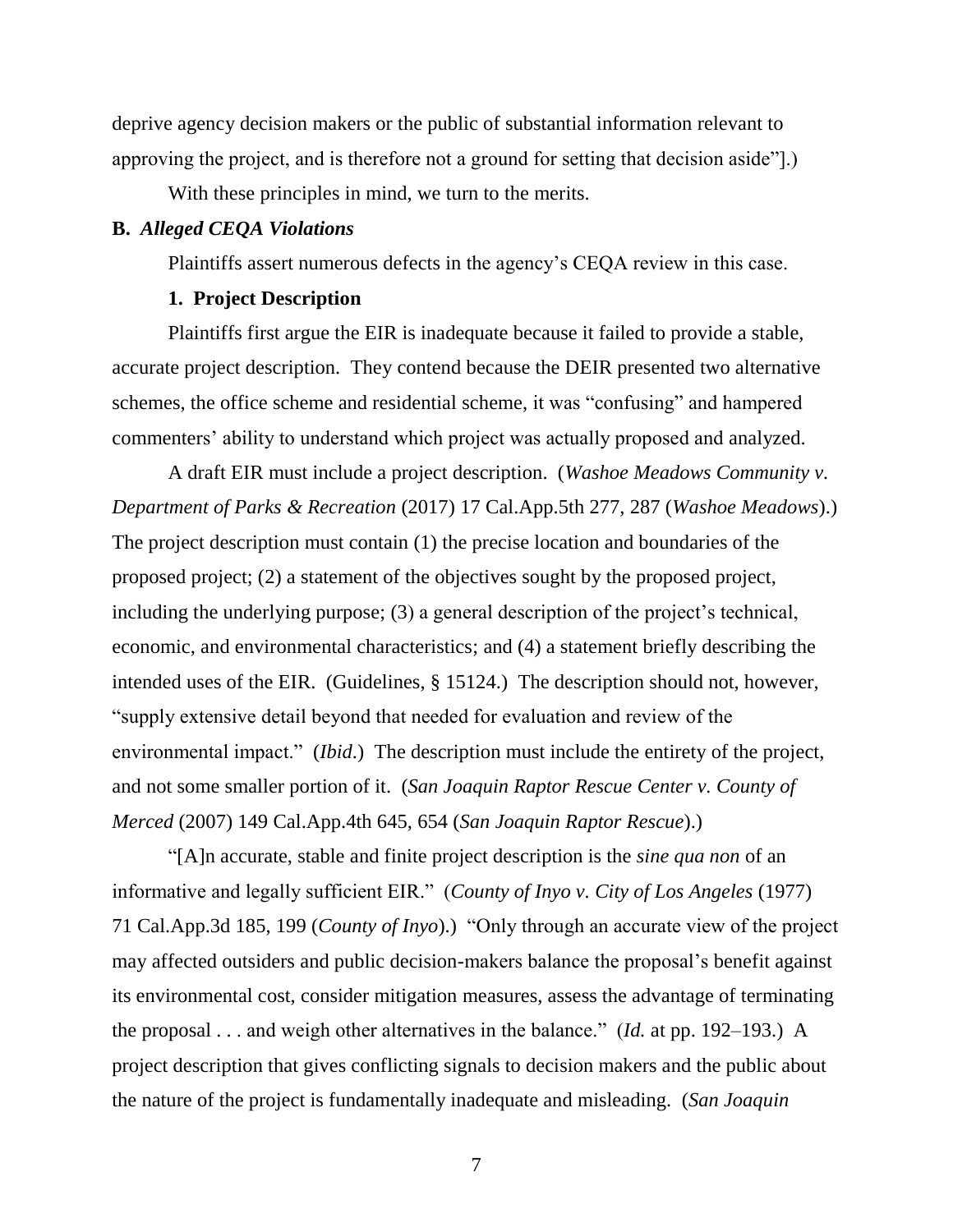*Raptor Rescue*, *supra*, 149 Cal.App.4th at pp. 655–656.) Further, "[a] curtailed, enigmatic or unstable project description draws a red herring across the path of public input." (*County of Inyo*, at p. 198.) "Whether an EIR correctly describes a project is a question of law, subject to de novo review." (*Rodeo Citizens Assn. v. County of Contra Costa* (2018) 22 Cal.App.5th 214, 219.)

Plaintiffs' claim that the DEIR presented "multiple possible Projects rather than a finite description of a single project" is specious. Plaintiffs do not dispute the DEIR's project description met CEQA technical requirements, and do not describe any information that was required to be included in the project description but was not. (See Guidelines, § 15124 [describing information that must be included in EIR].) Nor was the information provided in the DEIR confusing, as plaintiffs contend. The DEIR described the 5M Project generally as a mixed-use project on a four-acre site in downtown San Francisco. The office and residential schemes were "[t]wo project options (with substantially the same overall gross square footage but with a varying mix of residential and office uses)." Under both the office and residential schemes, the proposed project would involve (1) construction of new active ground floor space; (2) similar massing and land use except along Howard Street; and (3) retention and rehabilitation of the Chronicle and Dempster Printing Buildings, demolition of all other existing buildings on the site, and construction of four new buildings ranging in height from 195 to 470 feet. In text and table format, the DEIR set forth measurements of gross square footage for both schemes,<sup>3</sup> and included a table specifying the proposed uses and gross square footage for each building under both schemes. It presented site plans, illustrative massing, building elevations, cross-sections, and representative floor plans for both options. Further, the DEIR evaluated the environmental impacts of each scheme independently.

<sup>&</sup>lt;sup>3</sup> The office scheme proposed a total of 1,827,000 gsf comprised of 871,900 gsf of office uses, 802,500 gsf of residential uses, 663 parking spaces, and 44,600 gsf of publicly accessible open space. The residential scheme would consist of 1,808,800 gsf, consisting of 598,500 gsf of office space, 1,057,700 gsf of residential uses, 756 parking spaces, and 62,100 gsf of open space.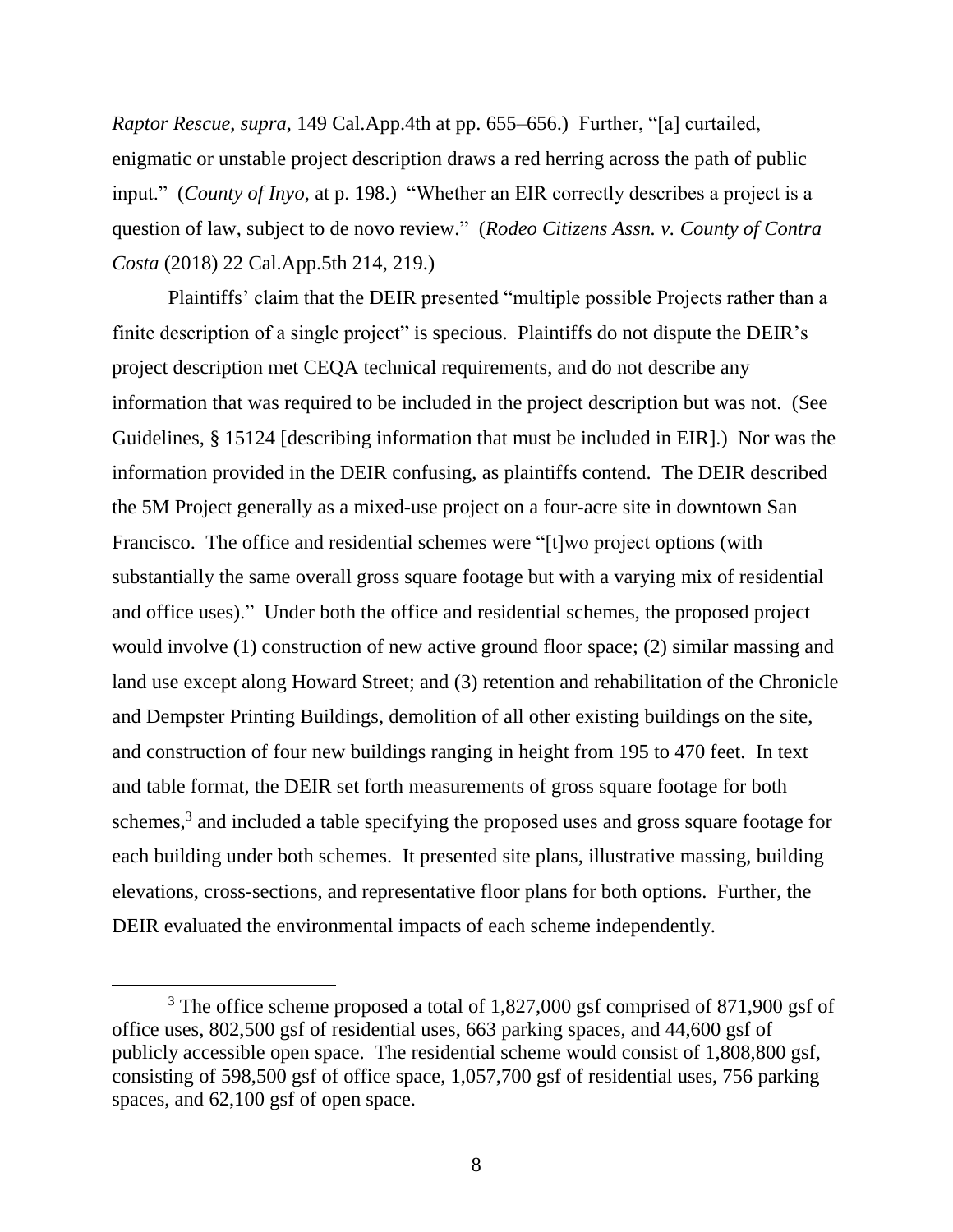Plaintiffs contend the agency's response to public comments regarding confusion over the two schemes was insufficient, because it stated in part that the project has similar square footage but with a varying mix of residential and office uses. The agency's response to public comments, however, was far more explicit. The Planning Department referenced tables in the DEIR providing a clear description of the proposed uses and corresponding square footage for each development option, with the key differences between the two schemes further explained on pages 41 through 44 of the DEIR. The agency noted the evaluation of environmental impacts in the DEIR focused on the office scheme because it "represents the largest development envelope" and the "more intensive" of the two schemes, resulting in a "conservative assessment of the [DEIR] Project's impacts." As the agency explained, the "analysis in the [DEIR] was intended to present the development program associated with both design options and to identify the associated environmental impacts and required mitigation measures side-by-side and in sufficient detail so that decision-makers would have the option of approving either of the development schemes as part of the overall project approval."

Thus, the record reveals the EIR in this case described one project—a mixed-use development involving the retention of two historic buildings, the demolition of all other buildings on the site, and the construction of four new buildings and active ground floor space—with two options for different allocations of residential and office units. The analysis was not curtailed, misleading, or inconsistent. If anything, it carefully articulated two possible variations and fully disclosed the maximum possible scope of the project. The project description here enhanced, rather than obscured, the information available to the public.<sup>4</sup>

<sup>&</sup>lt;sup>4</sup> Plaintiffs cite a comment from Planning Commissioner Kathrin Moore that a phased project could have been proposed, which is what occurs in a "normal" approval process. Commissioner Moore's comments, however, do not describe a deficiency in the EIR's project description, nor do they express any confusion over the proposed options for the office and residential schemes. Further, as the trial court noted, Commissioner Moore voted to certify the EIR.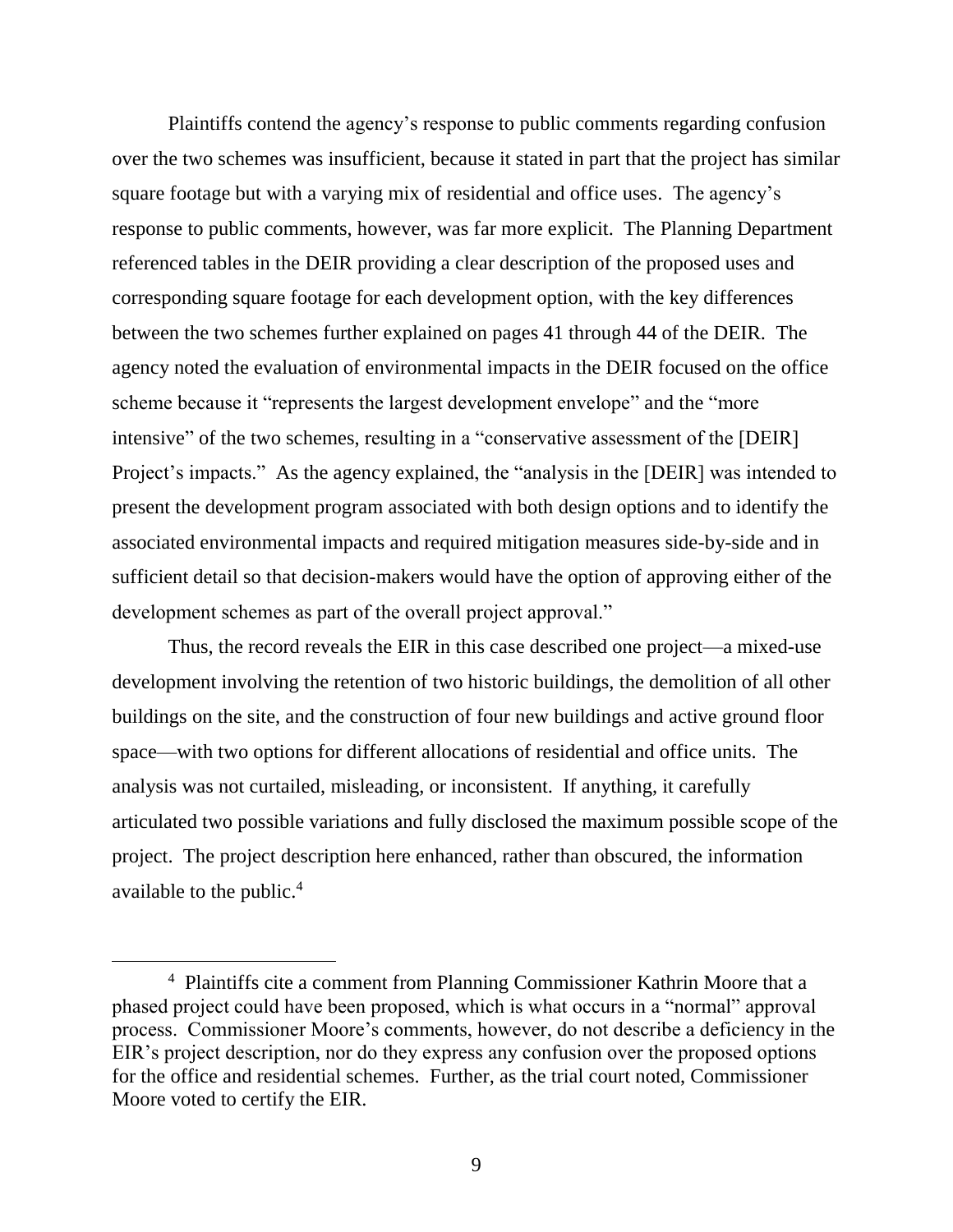Plaintiffs also complain the DEIR was inadequate because it did not include renderings showing the specific architectural detailing, "street level" views of the code compliant alternative, or perspectives of how the development would appear from surrounding neighborhoods. They also argue the use of a "design for development" document and references to the proposed Fifth and Mission Special Use District delayed disclosure of important details about the project.<sup>5</sup> But the EIR provided renderings showing the massing of the existing site, the proposed office and residential schemes, the revised project, and the alternative schemes, as well as views of the project site from various points in the city; plaintiffs generally fail to explain why those renderings were inadequate. <sup>6</sup> Nor do plaintiffs explain how the absences of additional renderings, use of the design for development document, or discussion of the Special Use District concealed information that was crucial to a review of the environmental effects of the project, or how these purported defects impacted public participation. In any event, when assessing the legal sufficiency of an EIR, we do not look for perfection, but "adequacy, completeness, and a good faith effort at full disclosure." (Guidelines, § 15151; *Sierra Club, supra,* 6 Cal.5th at p. 515; *California Oak Foundation, supra,* 188 Cal.App.4th at p. 276 [alternatives discussion must be reasonably detailed but not exhaustive; key issue is whether discussion encourages informed decisionmaking and public participation].) That standard was met here.

*County of Inyo, supra,* 71 Cal.App.3d 185*,* cited by plaintiffs in support of their argument, is distinguishable. There, the City of Los Angeles had been ordered to prepare an EIR for a project involving pumping of groundwater for export from the Owens

 $\overline{a}$ 

<sup>&</sup>lt;sup>5</sup> This issue is also forfeited because plaintiffs have not shown it was raised during the administrative process.

 $6$  As to the code compliant alternative, plaintiffs state the axonometric (without perspective) drawing looking down on the site made it look misleadingly small. They note their request for a complete study and presentation was denied, precluding their ability to assess the difference between the proposed scheme and the code compliant alternative. It appears the code compliant alternative, however, was rendered in the same perspective as the other alternatives, including the preservation alternative, on which the revised project was based. Plaintiffs do not explain how that makes comparison difficult.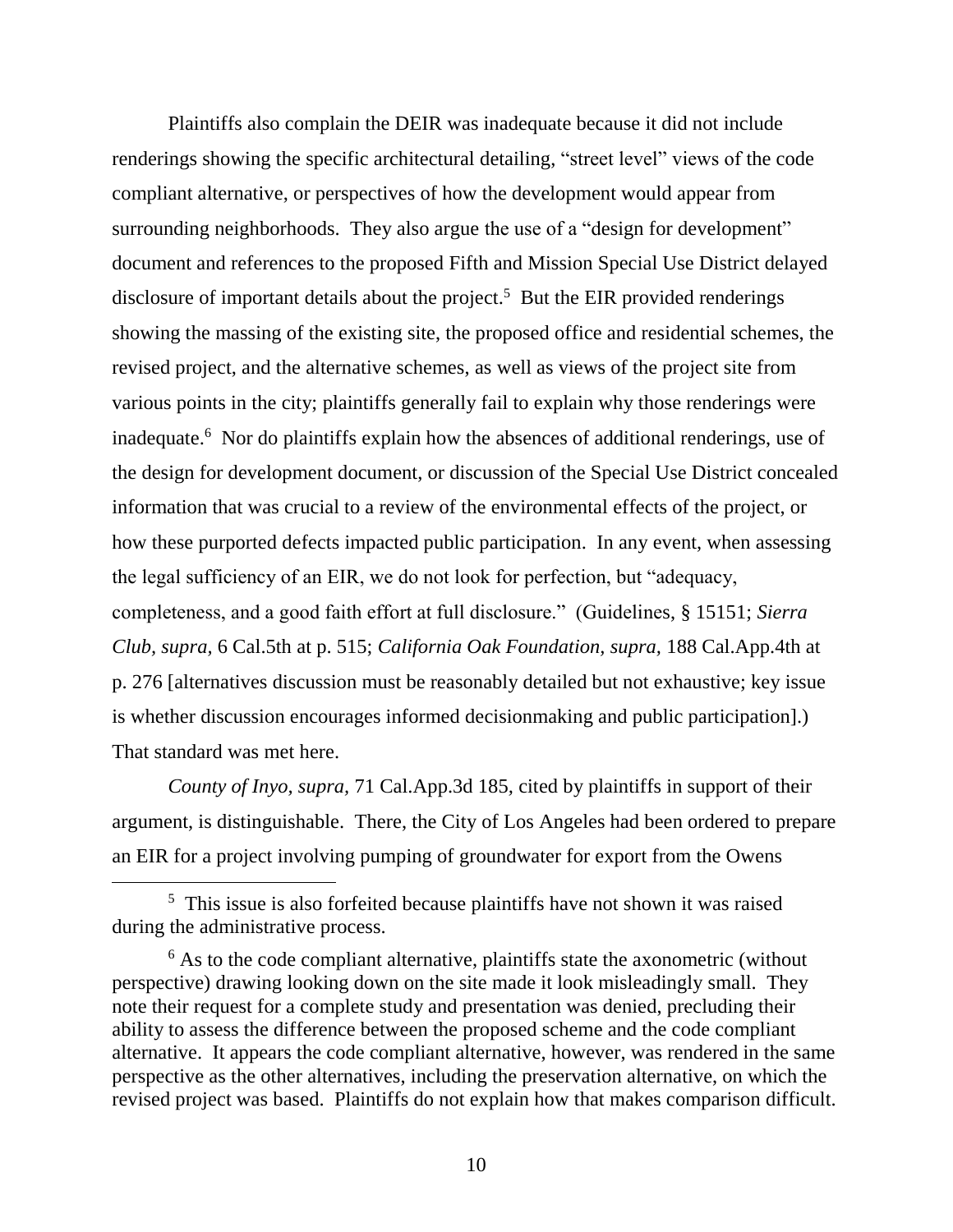Valley via two above-ground aqueducts, but the EIR as prepared had a much narrower description of the project as involving only the relatively small increase in pumping of water for unanticipated uses in Inyo and Mono Counties. (*Id.* at pp. 189, 195.) Moreover, throughout the EIR process, the project description varied, with the result that the "small-scale groundwater project described at the outset was dwarfed by the 'recommended project' ultimately endorsed" that dealt with "important, large-scale phases of the city aqueduct management program." (*Id.* at pp. 196–199.) The court concluded the agency's selection of a "narrow project as the launching pad for a vastly wider proposal frustrated CEQA's public information aims." (*Id.* at pp. 199–200.) Here, there were no similar fluctuations in the project description during the EIR process, nor is the initial project description a misleadingly small fragment of the ultimately approved project.

Plaintiffs' reliance on *Washoe Meadows, supra,* 17 Cal.App.5th 277, is also misplaced. In that case, the draft EIR identified five "very different" alternatives as potential projects. (*Id.* at p. 281.) Critically, the draft EIR did not identify a preferred or proposed project *at all*, but indicated it would determine "which alternative or combinations of features from multiple alternatives" would become the preferred alternative *after* receiving public comments. (*Id.* at p. 283.) As our colleagues in Division Five explained, "[w]hile there may be situations in which the presentation of a small number of closely related alternatives would not present an undue burden on members of the public wishing to participate in the CEQA process, in this case the differences between the five alternative projects was vast, each creating a different footprint on public land. Each option created a different set of impacts, requiring different mitigation measures.  $\dots$  [ $\blacksquare$ ] ... The [draft EIR] in this case was not simply lacking in details that could not be reasonably supplied as yet; rather, it failed to identify the project being proposed." (*Id.* at pp. 288–289, fn. omitted.) In this case, by contrast, the project description clearly identified a mixed-use development project at a specific, defined location with two options for allocations of office and residential use.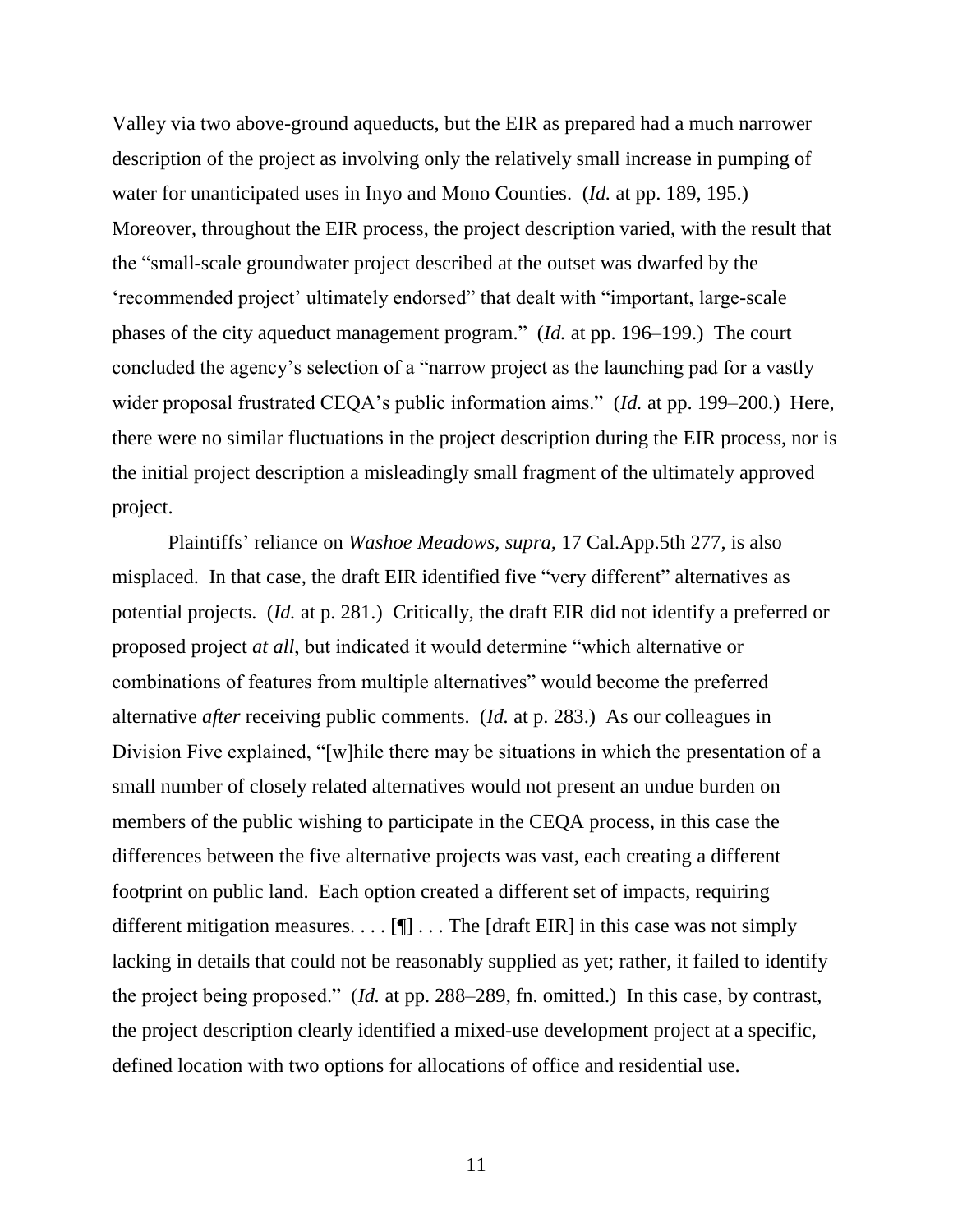Plaintiffs also complain that the FEIR adopted a proposed plan based on neither the office scheme nor the residential scheme, but a "revised" project that was a variant of the preservation alternative identified in the DEIR. They fail, however, to identify any component of the revised project that was not addressed in the DEIR or subject to public comment. Further, "[t]he CEQA reporting process is not designed to freeze the ultimate proposal in the precise mold of the initial project; indeed, new and unforeseen insights may emerge during investigation, evoking revision of the original proposal." (*County of Inyo, supra,* 71 Cal.App.3d at p. 199.) The whole point of requiring evaluation of alternatives in the DEIR is to allow thoughtful consideration and public participation regarding other options that may be less harmful to the environment. (*San Franciscans Upholding the Downtown Plan v. City and County of San Francisco* (2002)

102 Cal.App.4th 656, 695 [CEQA's purpose is to encourage project sponsors to consider and adopt "*feasible* alternatives and mitigation measures. . . . to lessen or avoid adverse environmental impacts"].) "CEQA does not handcuff decisionmakers . . . . The action approved need not be a blanket approval of the entire project initially described in the EIR. If that were the case, the informational value of the document would be sacrificed. Decisionmakers should have the flexibility to implement that portion of a project which satisfies their environmental concerns." (*Dusek v. Redevelopment Agency* (1985) 173 Cal.App.3d 1029, 1041  $(Dusek)$ .<sup>7</sup> We do not conclude the project description is inadequate because the ultimate approval adopted characteristics of one of the proposed alternatives; that in fact, is one of the key purposes of the CEQA process.

In sum, we conclude the project description was adequate under CEQA.

## **2. Cumulative Impacts**

Cumulative impacts are "two or more individual effects which, when considered together, are considerable or which compound or increase other environmental impacts."

<sup>7</sup> Plaintiffs argue *Dusek* is factually distinguishable from this case, but do not explain why the legal principle that decision makers should have flexibility to adopt portions of a project (or environmentally superior alternative) to address environmental concerns does not apply.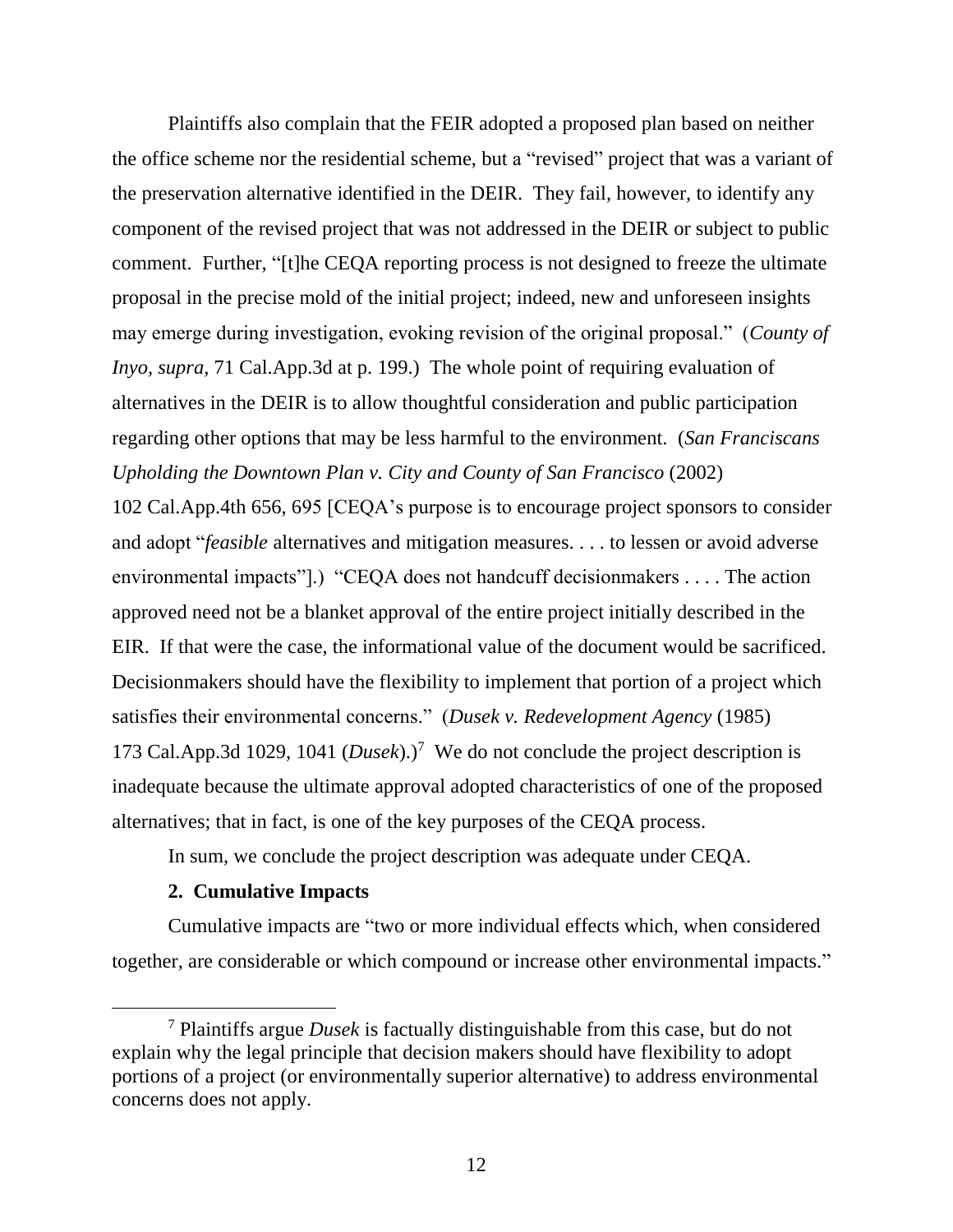(Guidelines, § 15355.) An adequate discussion of significant cumulative impacts may be based *either* on a list of "past, present, and probable future projects producing related or cumulative impacts," or "[a] summary of projections contained in an adopted local, regional or statewide plan, or related planning document, that describes or evaluates conditions contributing to the cumulative impact." (Guidelines, § 15130, subd.  $(b)(1)(A)–(B).$ 

Plaintiffs argue the EIR used an outdated 2012 project list that was developed during the Great Recession to analyze the cumulative impact of probable future projects. They point to two comments made during the review process that in the years since 2012, San Francisco " 'has been subjected to a tremendous uptick in development pressure and applications to increase the development potential of property in the vicinity of the Project Site' " and " 'obviously development is rampant right now,' " to argue the 2012 project list is no longer reflective of current conditions and is not an accurate baseline for fair assessment of the project's cumulative impacts.

Apart from general observations that development is " 'rampant' " and there has been " 'a tremendous uptick in development pressure' " in San Francisco, however, plaintiffs point to no evidence in the record that the Great Recession rendered the project list defective or misleading, or that the City ignored "projects that were in the pipeline for the purpose of adjudging cumulative impacts." The DEIR included 17 projects for which the Planning Department had received environmental evaluation or similar applications in the project vicinity. Though plaintiffs cite one comment from SOMCAN's director that the City failed to account for "major projects" including the Mexican Museum Tower, the San Francisco Museum of Modern Art (SFMOMA) expansion, the Moscone Convention Center expansion, and the Transit Center District Plan in the EIR, the record reflects each of those projects was included in the analysis of cumulative traffic impacts. <sup>8</sup> Moreover, for the traffic and circulation analysis, the City used *two* methodologies: (1) a "summary

<sup>8</sup> The SFMOMA Expansion Project, Mexican Museum, and Moscone Center Expansion Project were also listed as reasonably foreseeable projects within the vicinity of the site in the DEIR project description.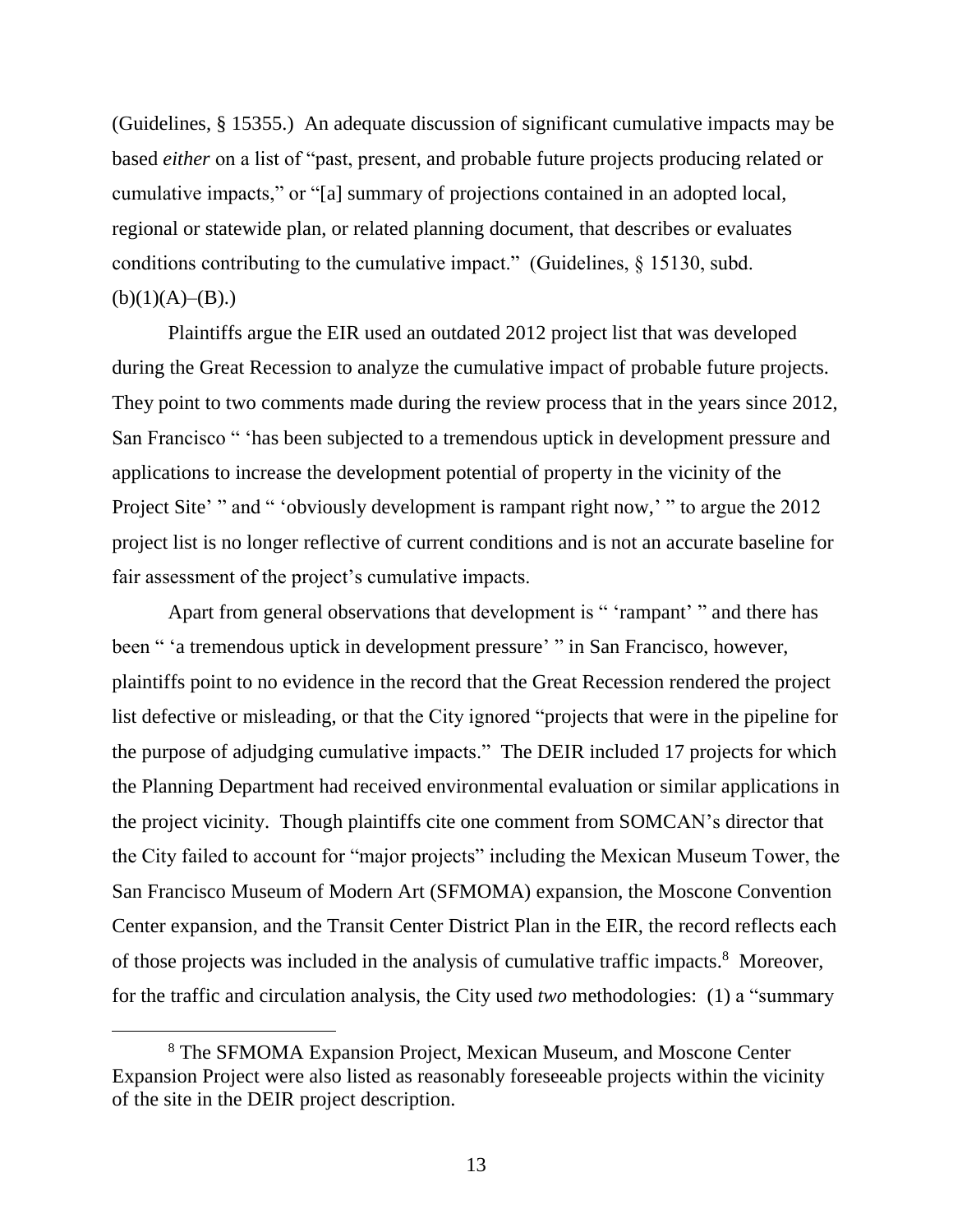of projections approach," that relied on the San Francisco County Transportation Authority's (SFCTA) San Francisco Chained Activity Modeling Process (SF-CHAMP) model to analyze anticipated growth and cumulative traffic and circulation impacts through the year 2040, which it then "refined and validated" with (2) a "list-based approach." It is well established an agency has discretion in selecting the methodology to be used in evaluating environmental impact, subject to review for substantial evidence. (See *Sierra Club, supra,* 6 Cal.5th at p. 514.) Plaintiffs have not shown the City's choice of methodologies was unsupported by substantial evidence.

Nor is plaintiffs' claim the City should not have relied on a project list from 2012 persuasive. Indeed, plaintiffs concede that physical conditions existing when the notice of preparation is published normally are used to establish the baseline for cumulative impacts. (Guidelines, § 15125, subd. (a)(1).) The DEIR was issued in January 2013. The City had discretion to determine a reasonable date as a cutoff for which projects to include in the cumulative impacts analysis, and plaintiffs have not shown the City's decision to use a 2012 project list was unsupported by substantial evidence. (See, e.g., *Communities for a Better Environment v. South Coast Air Quality Management Dist.*  (2010) 48 Cal.4th 310, 328 [agency has discretion to determine existing conditions baseline, subject to review for substantial evidence]; *Gray v. County of Madera* (2008) 167 Cal.App.4th 1099, 1128 [county had discretion to set date of application for current project as cutoff date for deciding which projects to include in cumulative impacts analysis].) Further, though the list of projects was first obtained in 2012, the City reviewed the list prior to publication of the DEIR to verify it remained representative of past, present, and reasonably foreseeable probable future projects.<sup>9</sup> Plaintiffs do not cite

<sup>9</sup> Plaintiffs also claim the City's reliance on *data* from the Draft Central SOMA Plan EIR for the 5M Project cumulative impacts analysis was improper "because it constituted deferral of analysis to a future plan." Plaintiffs do not explain this conclusory contention, nor is it supported by the authority they cite. *Sundstrom v. County of Mendocino* (1988) 202 Cal.App.3d 296 involved a negative declaration rather than an EIR, and discussed improper deferral of mitigation measures, not use of data from a draft EIR in a cumulative impacts analysis. (*Id.* at pp. 306–307.) Plaintiffs cite no authority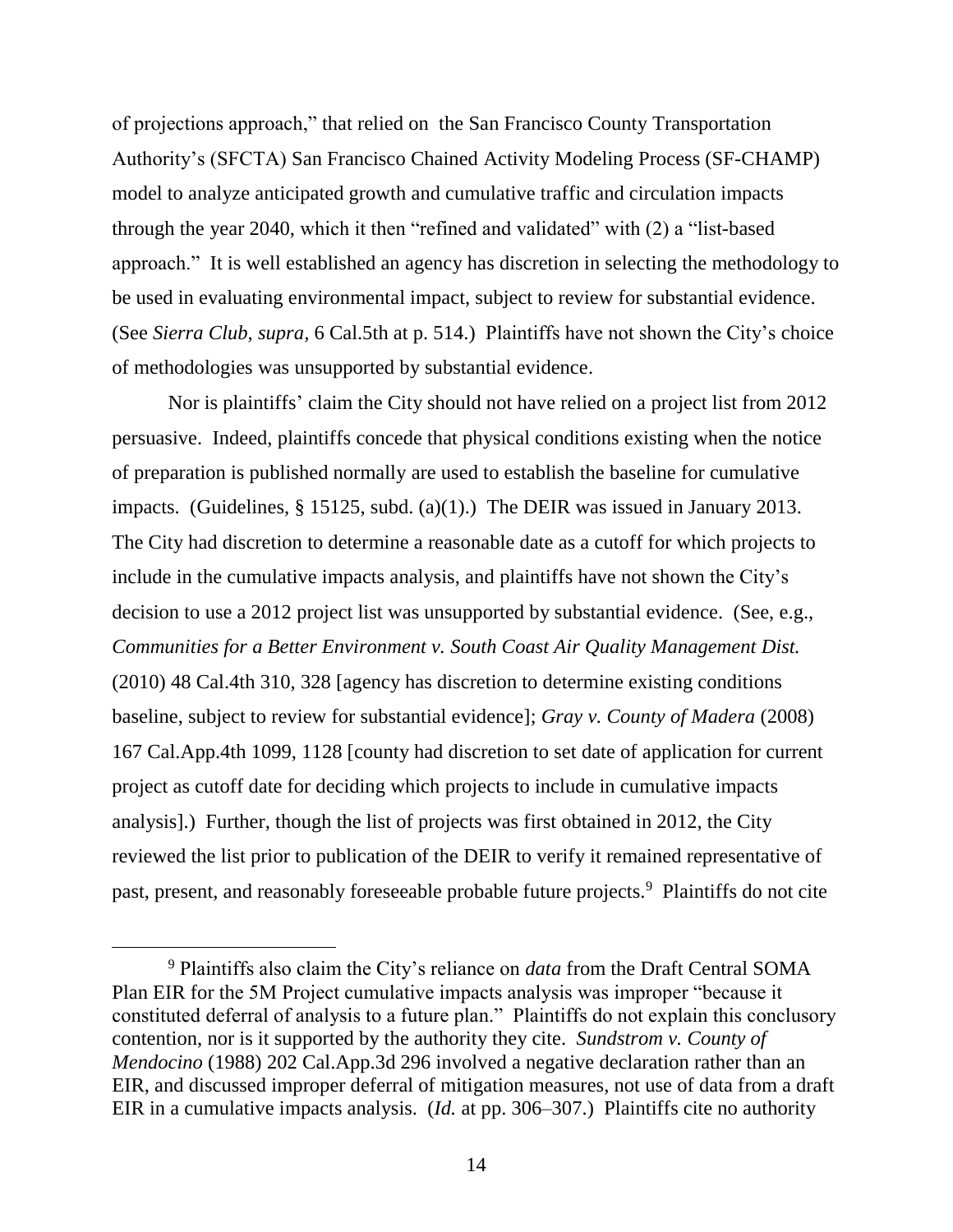any evidence in support of their claim "up-to-date data" was excluded from the cumulative impacts analysis.

Plaintiffs also claim the EIR "artificially constrained the study area" to only include future projects in the vicinity of the site, rather than the entire downtown area. An agency's selection of the geographic area impacted by a proposed development, however, falls within the lead agency's discretion, based on its expertise. (Guidelines, § 15130, subd. (b)(3); *City of Long Beach v. Los Angeles Unified School Dist.* (2009) 176 Cal.App.4th 889, 907 (*City of Long Beach*).) Moreover, discussion of cumulative impacts in an EIR " 'should be guided by the standards of practically and reasonableness.' " (*City of Long Beach,* at p. 912.) Absent a showing of arbitrary action, a reviewing court must assume the agency has exercised its discretion appropriately. (*Id.* at p. 908.) Though a court may reject a study area if it is " 'so narrowly defined that it necessarily eliminates a portion of the affected environmental setting,' " no such circumstances were shown here. (*Id.* at p. 907.) Plaintiffs point to nothing in the record showing the study area as defined in the EIR excluded a portion of the affected setting or that studying the entire "downtown area" would have altered the City's analysis of environmental impacts.

*San Franciscans for Reasonable Growth v. City and County of San Francisco* (1984) 151 Cal.App.3d 61, relied on by plaintiffs, is inapposite. In that case, the city simultaneously pursued four downtown high-rise projects and produced EIR's for each project that unlawfully ignored the likely impacts of the other three. (*Id.* at pp. 67–68, 74–75, 80–81.) The court concluded that by leaving out "closely related projects that were currently under environmental review, the Commission applied an unreasonably narrow interpretation of the Guidelines, and in so doing, abused its discretion." (*Id.* at

that a lead agency may rely only on data from a completed EIR, and in fact, such a rule would be counterproductive to the purpose of CEQA in ensuring a thorough review of all reasonably foreseeable probable impacts. We also find this contention somewhat puzzling in light of plaintiffs' argument the EIR was inadequate for failing to identify inconsistencies with the Draft Central SoMa Plan, a claim we further discuss below.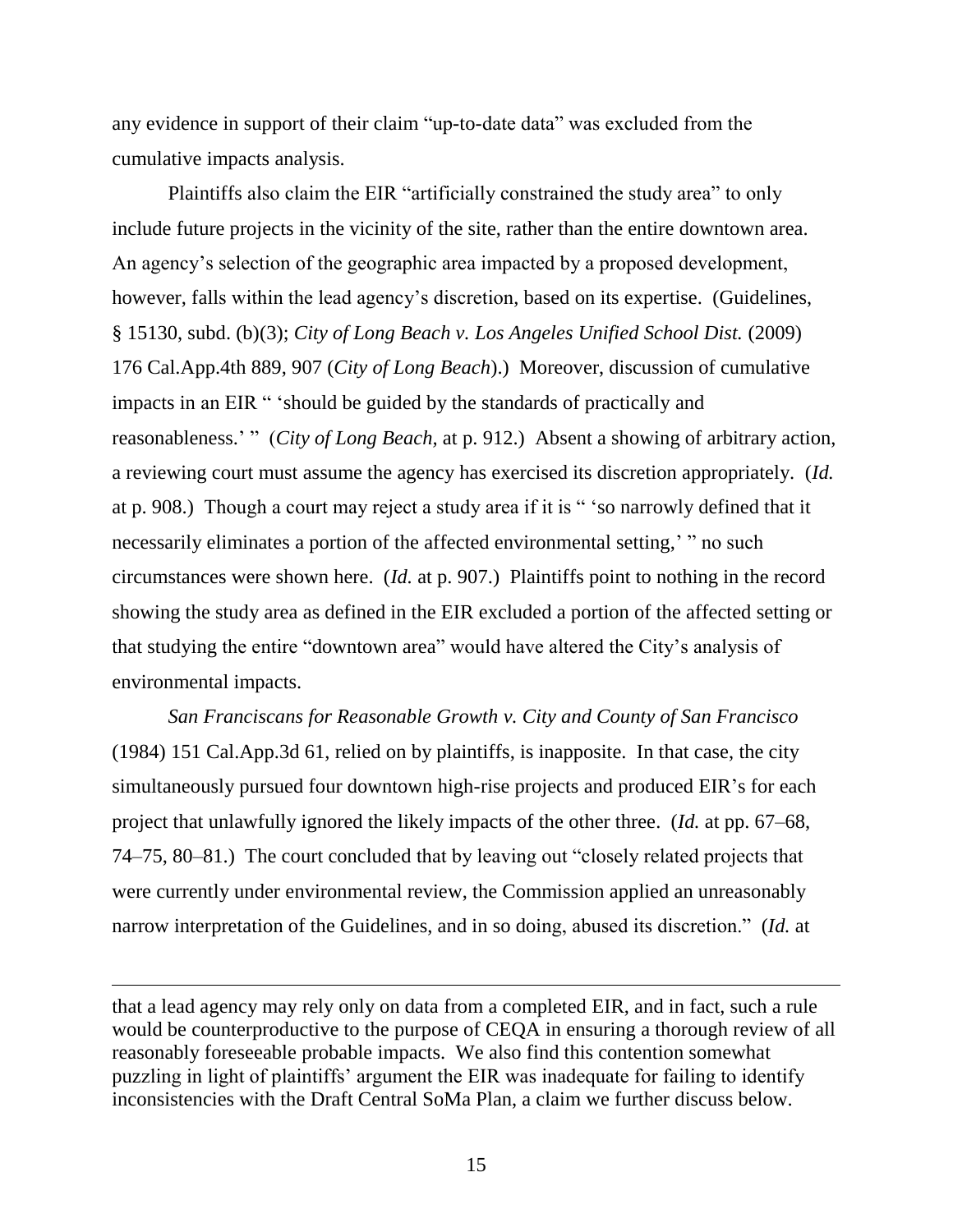p. 74, fn. omitted.) Here, as discussed above, plaintiffs do not identify closely related, foreseeable projects that were actually excluded from the EIR's cumulative impacts analysis.

Plaintiffs also assert the EIR neither discussed nor analyzed the number of gross square feet per office worker of foreseeable additional or modified office development and used an "old" methodology for calculating project density, thereby undercounting the number of office workers in the cumulative impacts analysis. The EIR explained, however, that the City relied on a report by its consultant, Economic & Planning Systems, projecting densities between 160 and 275 square feet per employee, with an average density of 210 square feet per employee, a higher density than often assumed for conventional commercial space, which is about 250 square feet per employee. For cumulative traffic impacts, the City used the SF-CHAMP model inputs for future growth which were "developed using a square footage per office worker of 200 square feet per employee based on Planning Department information on employee density trends." The City was entitled to rely on its own experts and consultants, and the record reveals the density calculations were supported by substantial evidence. (See *Association of Irritated Residents v. County of Madera* (2003) 107 Cal.App.4th 1383, 1397; *Ukiah Citizens for Safety First v. City of Ukiah* (2016) 248 Cal.App.4th 256, 261 [substantial evidence standard of review applies to methodology used for studying an impact].)

Plaintiffs also contend the project would result in density-related cumulative impacts because it did not include a stepdown transition for building heights as proposed in the Central SoMa Plan. Plaintiffs forfeited this argument by raising it for the first time on appeal.<sup>10</sup> In any event, as the EIR explained, the 5M Project is not subject to the Central SoMa Plan.

 $10$  On reply, plaintiffs argue they raised the issue in their opening brief in the trial court by "referenc[ing] the letter from SoMa concerning the lack of a step-down transition area." The letter they reference is one of a string of citations to the administrative record in support of the general argument that "The EIR fails to adequately analyze cumulative impacts as noted in the DEIR comment letters by attorneys Eric Phillips and Susan Brandt-Hawley and by Save our SoMa, South of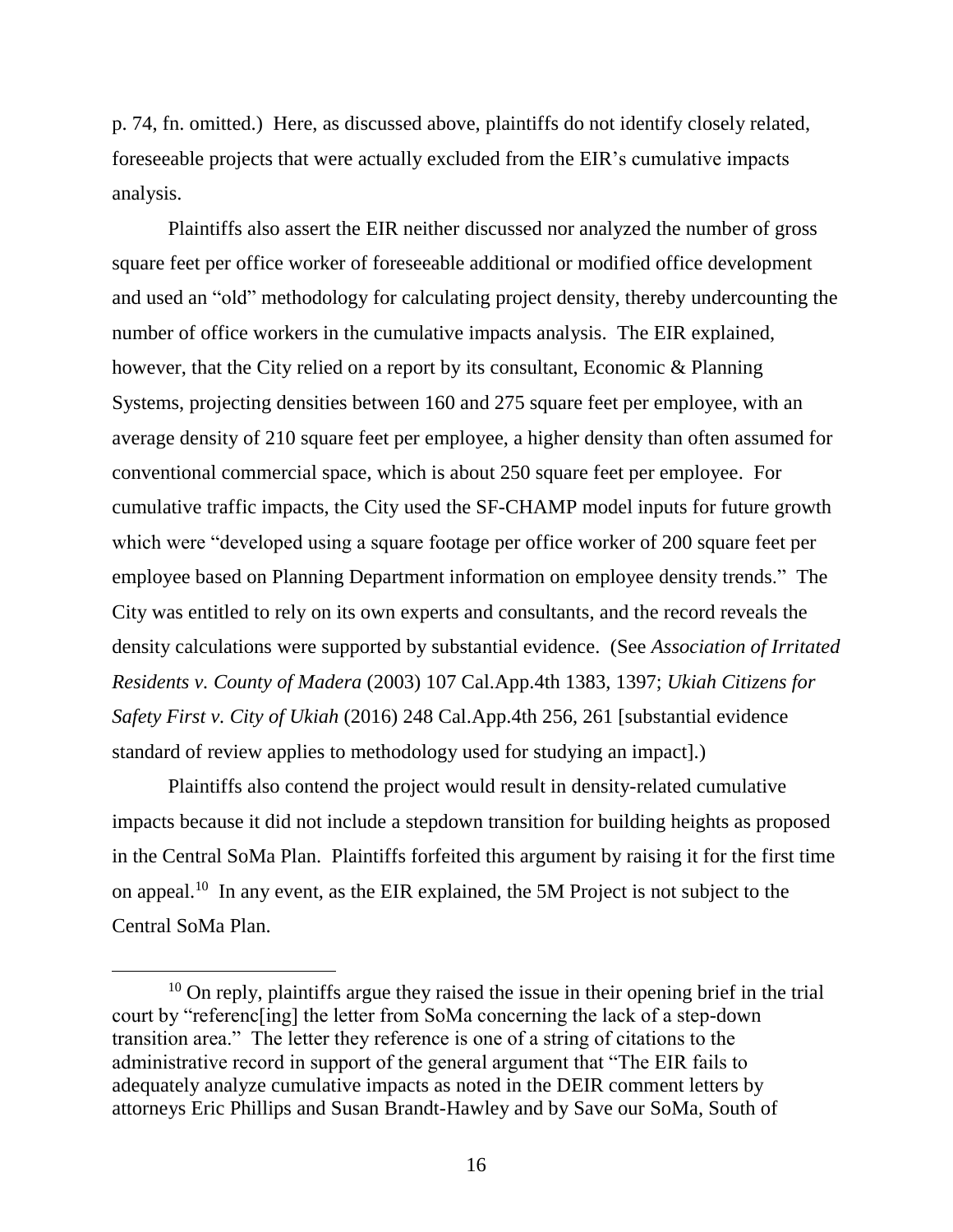Plaintiffs further claim that it is unclear whether population projections cited in the EIR were actually applied to the cumulative traffic impacts analysis and whether a memorandum on "Population and Employment Projections for the 5M Development" from Michael Nimon and Tepa Banda to Forest City was used in the DEIR to assess cumulative traffic impacts. But the record shows that the cumulative traffic impacts analysis relied on the SF-CHAMP model, which incorporates, among other things, population, housing units, and employment growth assumptions developed by the Association of Bay Area Governments (ABAG) and under the City's General Plan. Plaintiffs further assert the information cited in the Nimon/Banda memorandum should have been included in the body of the EIR and not buried in an appendix or some other document referenced but not included in the EIR. But the Nimon/Banda memorandum was discussed in the DEIR in the project description, and its projected employee and resident counts were set forth in the body of the DEIR. Further, the DEIR noted the document was available for review at the Planning Department. (Guidelines, § 15150, subd. (a) [EIR may incorporate publicly available documents by reference].) The cases relied on by plaintiffs are distinguishable, as they involved circumstances in which the EIR entirely omitted critical information or made it very difficult to find. (See *Vineyard Area Citizens for Responsible Growth v. City of Rancho Cordova* (2007) 40 Cal.4th 412, 442 [county could not rely on information not actually incorporated or described and referenced in the EIR]; *San Joaquin Raptor Rescue*, *supra*, 149 Cal.App.4th at p. 659 [EIR should not force public and decision makers to "sift through obscure minutiae or appendices" to determine the "fundamental baseline assumptions" used for the environmental analysis]; *California Oak Foundation v. City of Santa Clarita* (2005) 133 Cal.App.4th 1219, 1239–1240 [critical information was added to EIR shortly before certification and appeared only in an appendix with inadequate facts and analysis].)

Market Community Action Network and San Franciscans for Reasonable Growth." It hardly merits mention that a record citation, standing alone, does not suffice to raise a legal or factual issue.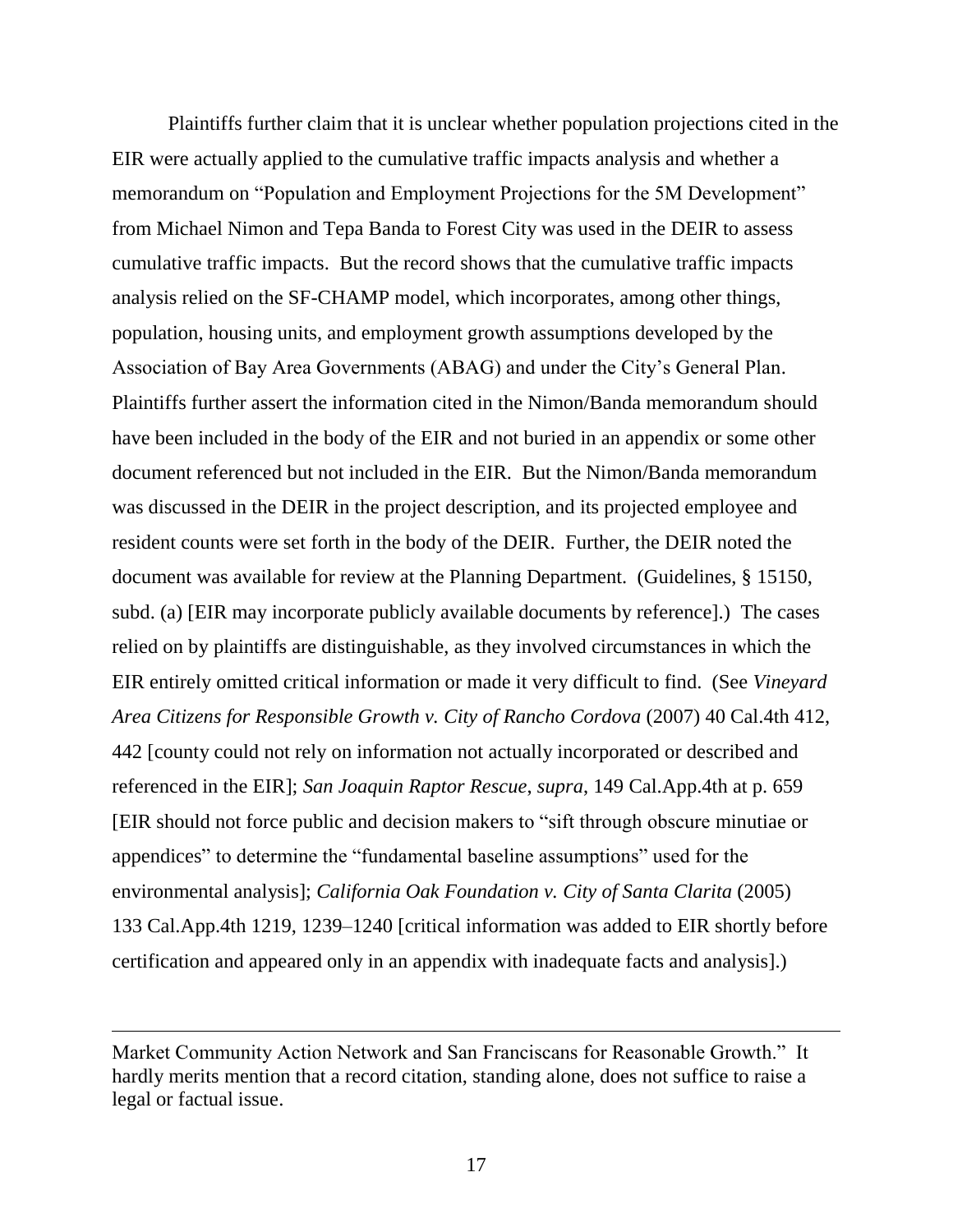In sum, plaintiffs have failed to show the EIR was deficient for failing to properly consider the project's cumulative impacts.

#### **3. Traffic and Circulation Impacts**

Plaintiffs next argue the EIR failed to adequately consider traffic and circulation impacts from the proposed project. Specifically, plaintiffs argue the City failed to (1) include intersections adjacent to impacted ones in its analysis of potentially significant impacts, (2) consider the impact of the Safer Market Street Plan, and (3) adequately identify or discuss specific mitigation measures and evaluate communityproposed alternatives.

## *a. Adjacent Intersections*

Plaintiffs argue the EIR failed to adequately analyze traffic impacts by using an artificially small study area to avoid review of potentially significant impacts. They contend existing traffic conditions will be made worse with the proposed project, and the EIR failed to review the traffic impacts at intersections adjacent to the project development area and the Interstate 280 on- and off-ramps. After oral argument, we asked the parties for additional briefing on the effect, if any, of the Supreme Court's recent *Sierra Club* decision on plaintiffs' argument that the EIR failed to adequately consider direct traffic and circulation impacts due to use of an artificially small study area that avoided review of impacted intersections.

As discussed above with respect to cumulative impacts, the agency's selection of the geographic area impacted by a proposed development falls within the lead agency's discretion, and " ' "[a]bsent a showing of arbitrary action, we must assume that the agencies have exercised this discretion appropriately." ' " (*City of Long Beach, supra*, 176 Cal.App.4th at p. 908; Guidelines, § 15130, subd. (b)(3); *Ebbetts Pass Forest Watch v. Department of Forestry & Fire Protection* (2004) 123 Cal.App.4th 1331, 1351–1353.) In *City of Long Beach,* the lead agency narrowed an initial list of 79 projects down to 11 projects for the study area, based on their proximity to the project site and potential to contribute to traffic volume on surface streets in the area. (*Id.* at p. 909.) The court concluded this was an appropriate exercise of discretion. (*Ibid.*)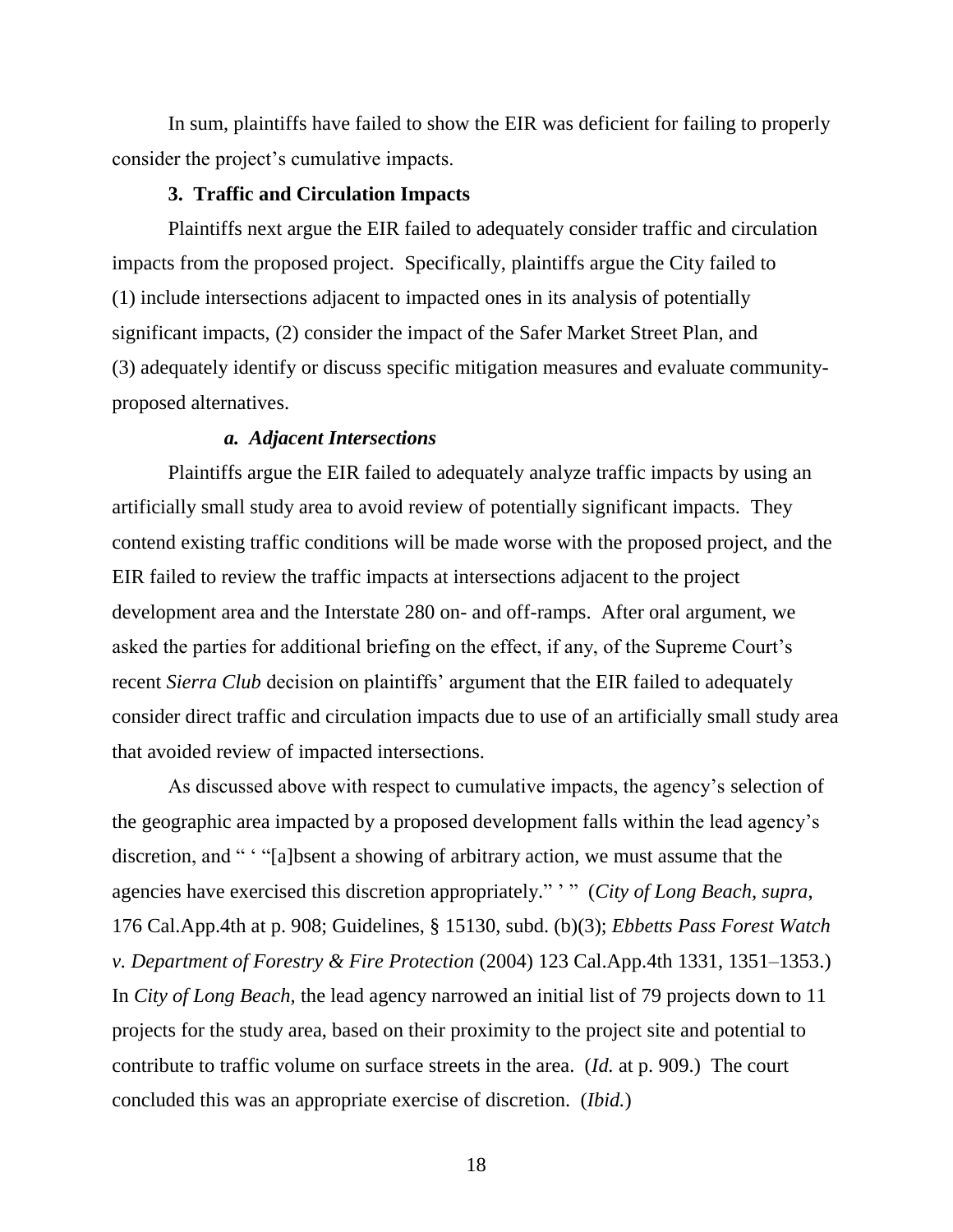As in *City of Long Beach,* plaintiffs have failed to demonstrate an abuse of discretion in the City's selection of intersections to analyze for traffic impacts. The DEIR set forth detailed significance criteria and an analytical methodology for determining adverse traffic and circulation impacts, none of which plaintiffs specifically challenge.<sup>11</sup> The City selected 21 study intersections "in the vicinity of the project site because they would capture the relative change in levels of service that could be associated with the project. Project-generated traffic would access and exit the site from the surrounding street network and the study intersections are those most likely to accommodate project trips." These were similar to the considerations employed to determine the study area in *City of Long Beach,* and as there, the determination of the appropriate traffic study area was not " ' "arbitrary," ' " nor was it " 'so narrowly defined that it necessarily eliminates a portion of the affected environmental setting.' " (*City of Long Beach, supra,* 176 Cal.App.4th at pp. 907–908.)

Plaintiffs contend generally that "[t]he area is well known to be severely congested with traffic" and argue the traffic and circulation analysis "failed to fully disclose the Project's direct traffic impacts" to other intersections outside the study area. In support of this argument, they cite approximately a dozen general comments about how bad traffic is in the project vicinity and at intersections studied in the EIR. Apart from quoting one specific public comment, $12$  plaintiffs do not specifically identify the

<sup>&</sup>lt;sup>11</sup> In their supplemental brief, plaintiffs assert the FEIR failed to divulge what criteria were used by the Planning Department, precluding their ability to evaluate the efficacy of that selection. Plaintiffs did not raise this issue in their briefs or at oral argument. In any event, it lacks merit, because the DEIR disclosed both the significance criteria and analytical methodology used for the traffic analysis.

 $12$  One public comment (repeated verbatim by several commenters) stated the DEIR failed to analyze impacts to the intersection of Third and Howard Streets, impacts to Seventh Street along Folsom Street, Bryant Street or Brannan Street, and impacts to the on- and off-ramps near Interstate 280. With respect to the intersection of Third and Howard Streets, the City conducted an additional study of traffic impacts following the public comment period. The study concluded there was no significant impact at that intersection. With respect to Seventh Street, the FEIR explained it was not a primary access route to or from the project. And with respect to Interstate 280 ramps, the FEIR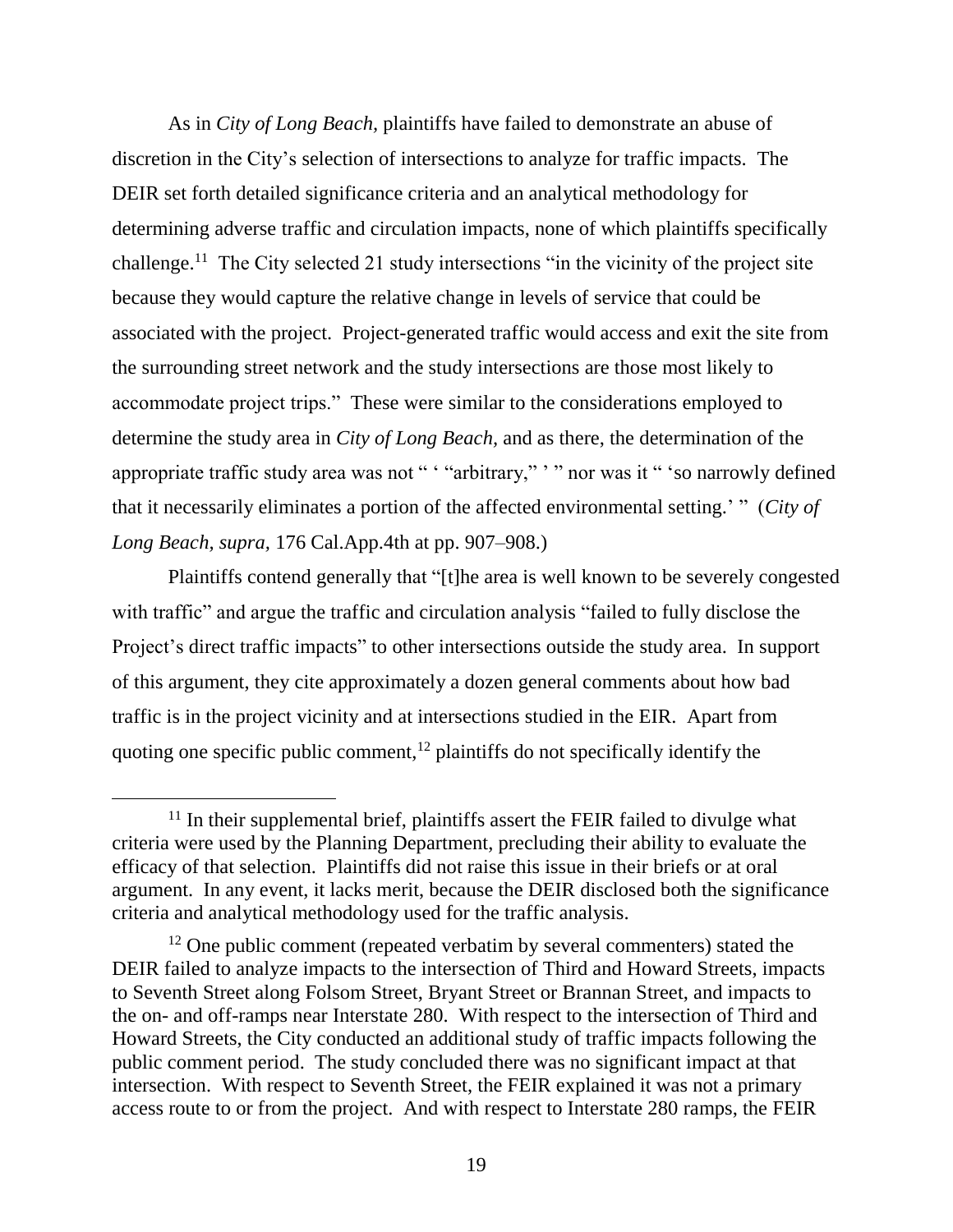purportedly impacted intersections outside the study area that they argue should have been included. Further, plaintiffs' argument that adjacent intersections should have been included in the study area challenges the City's method for conducting its traffic analysis, not the adequacy of its discussion of traffic impacts in the EIR. (See, e.g., *Sierra Club, supra,* 6 Cal.5th at p. 514 [substantial evidence review applies to challenges to methodology used for studying an impact, as opposed to question whether discussion of environmental impact in EIR is conclusory, which is subject to de novo review]; *City of Long Beach, supra,* 176 Cal.App.4th at p. 898 [substantial evidence test applies to challenges to methodology].)

In any event, the FEIR explained why additional intersections were not included: "The intersections included for analysis of the [DEIR] Project's traffic impacts were identified based on criteria developed by the Planning Department, and represent a reasonable representation of the probable impacts of the [DEIR] (and Revised Project). Further from the project site, traffic is dispersed among numerous streets and the project vehicle contributions to the intersections further away are decreased. The intersections selected for analysis include the intersections adjacent to the project site, the intersections used for access to and from the Fifth and Mission Garage, and key intersections to the south providing access to and from the nearby [Interstate] 80 and [Interstate] 280 freeways (the study intersection of Sixth/Brannan includes the [Interstate] 80 ramp operations). Seventh Street would not serve as a primary access route to or from the project site because Fourth, Fifth, and Sixth Streets provide more direct access to the project site and the nearby Fifth and Mission Garage." Though plaintiffs argue it was reasonably feasible to include analysis of a larger geographic area, our courts have repeatedly emphasized that an EIR must demonstrate a good faith effort at full disclosure; it does not require perfection, nor exhaustive analysis. (See *Sierra Club*, *supra*, 6 Cal.5th at p. 515 [courts look for " ' " 'adequacy, completeness and a good-faith effort at full

 $\overline{a}$ 

explained that the Sixth and Brannan study intersection includes the Interstate 280 ramp operations.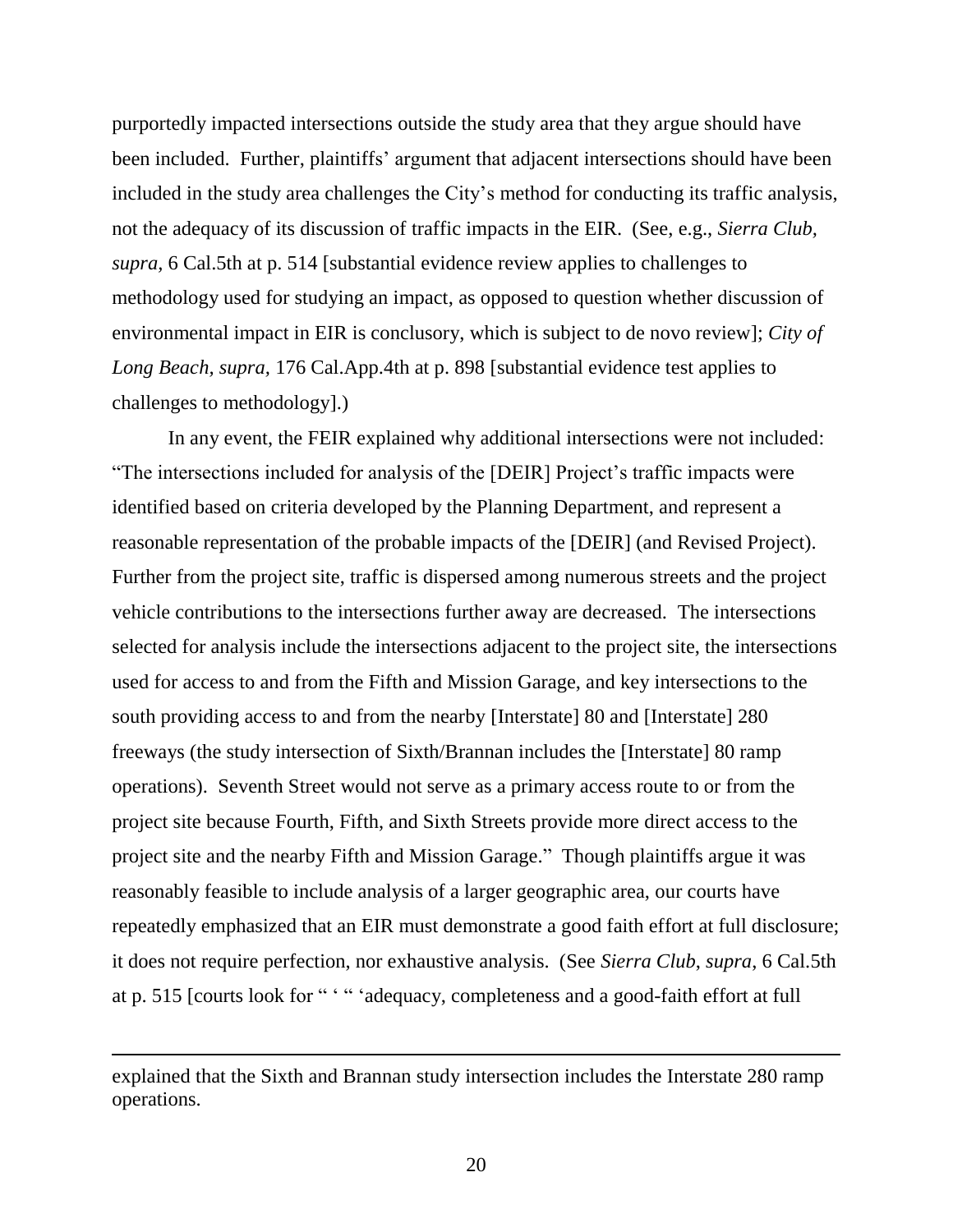disclosure' " ' "]*; Laurel Heights Improvement Assn. v. Regents of University of California* (1988) 47 Cal.3d 376, 415 ["A project opponent or reviewing court can always imagine some additional study or analysis that might provide helpful information. It is not for them to design the EIR. That further study . . . might be helpful does not make it necessary."].) On this record, we cannot conclude the City abused its discretion by failing to consider the traffic impact on additional intersections.<sup>13</sup>

## *b. Safer Market Street Plan*

Plaintiffs also complain the City did not evaluate the significance of the Safer Market Street Plan (SMSP) in the EIR. An EIR must consider conditions that are present, or reasonably foreseeable, as of publication of the notice of preparation (NOP). (Guidelines,  $\S 15125$ , subd. (a)(1).) The NOP for the 5M Project was published in January 2013. The SMSP was approved two and a half years later, in June 2015. Plaintiffs cite no evidence the SMSP was a " 'probable future project<sup>[]'</sup> " when the NOP was published. (*Gray v. County of Madera*, *supra*, 167 Cal.App.4th 1099, 1127 ["[M]ere awareness of proposed expansion plans or other proposed development does not

 <sup>13</sup> Plaintiffs also rely on *Bozung v. Local Agency Formation Com.* (1975) 13 Cal.3d 263*, City of Livermore v. Local Agency Formation Com.* (1986) 184 Cal.App.3d 531, and *City of Antioch v. City Council* (1986) 187 Cal.App.3d 1325 for the principle that an agency may not limit a study area to avoid review of potentially significant impacts. But those cases involved whether an EIR should have been prepared at all, not an agency's purported abuse of discretion in defining the geographic study area in an EIR. Nor are we required to consider plaintiffs' citation to *Protect the Historic Amador Waterways v. Amador Water Agency* (2004) 116 Cal.App.4th 1099, 1109 (*Protect Waterways*), which they cite for the first time in their reply brief. (See *In re Groundwater Cases* (2007) 154 Cal.App.4th 659, 693 [court ordinarily will not consider issues raised for the first time on reply].) In any event, *Protect Waterways* is distinguishable. There, the EIR was inadequate because it failed to explain the agency's conclusion that a reduction in stream flows was an insignificant environmental impact, relying only on a threshold of significance from the CEQA Guidelines which the plaintiff argued was inadequate because it did not address reduction in stream flows. (*Protect Waterways*, at p. 1111.) Here, by contrast, the EIR analyzed traffic impacts under its significance criteria and project methodology (which plaintiffs did not challenge), explained its findings under those criteria, and explained why it did not consider additional intersections in response to plaintiffs' comments.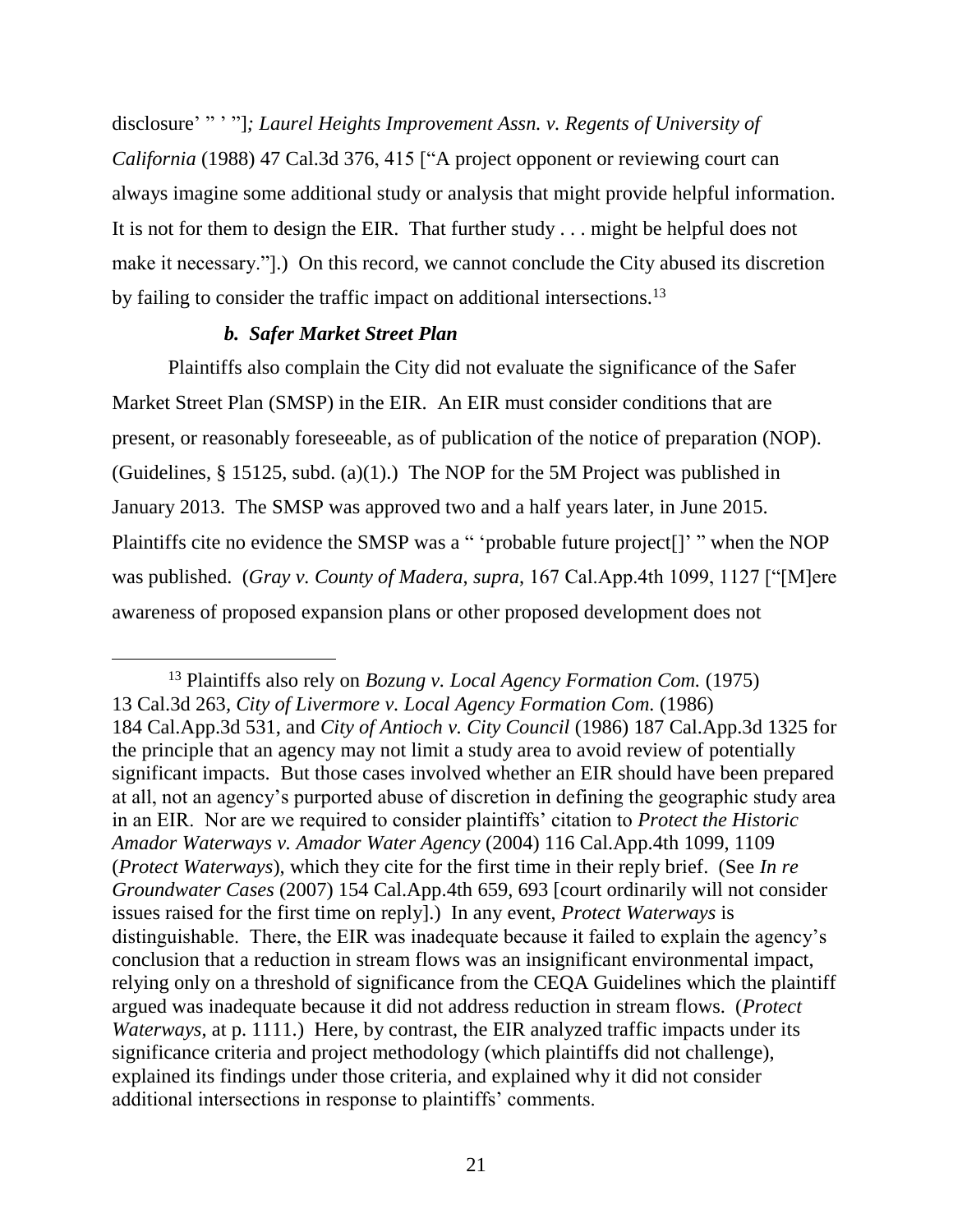necessarily require the inclusion of those proposed projects in the EIR. Rather, these proposed projects must become 'probable future projects.' "]; *City of Maywood v. Los Angeles Unified School Dist.* (2012) 208 Cal.App.4th 362, 397–398 (*City of Maywood*).) Further, plaintiffs point to no evidence in the record to indicate the SMSP would have any adverse impact on traffic and circulation related to the 5M Project. In support of their contention it was "generally known" the SMSP would cause more traffic, plaintiffs cite to letters from citizens' groups, which in turn, fail to cite any traffic studies or similar evidence. On this record, we cannot conclude the agency's failure to consider the SMSP in the EIR was an abuse of discretion.

#### *c. Mitigation Measures*

Plaintiffs next complain the City failed to consider particular mitigation measures including: (1) reducing the amount of trip-generating uses, (2) providing funds to enhance public transportation service in the area, (3) implementing a transportation demand management (TDM) plan that is specific to the project, or (4) reviewing alternatives suggested by plaintiffs to reduce the amount of traffic generated by the 5M Project. The record reflects otherwise.

The DEIR determined that both the office and residential schemes of the proposed 5M Project would cause significant and unavoidable cumulative impacts at nine intersections. In the impact analysis of the identified project alternatives, the DEIR analyzed the potential for reducing traffic impacts at intersections by reducing the amount of trip-generating uses. Specifically, the DEIR concluded three of the feasible alternatives explored would generate fewer vehicle trips during the peak weekday hour than the proposed project, which would produce 730 vehicle trips under the office scheme and 705 vehicle trips under the residential scheme. The code compliant alternative would generate 417 vehicle trips, the unified zoning alternative would generate 489 vehicle trips, and the preservation alternative would generate 548 vehicle trips. As adopted, the revised project described in the FEIR, which was largely based on the preservation alternative, further reduced the number of vehicle trips during the peak weekday hour to 465 vehicle trips from the 548 identified in the preservation alternative.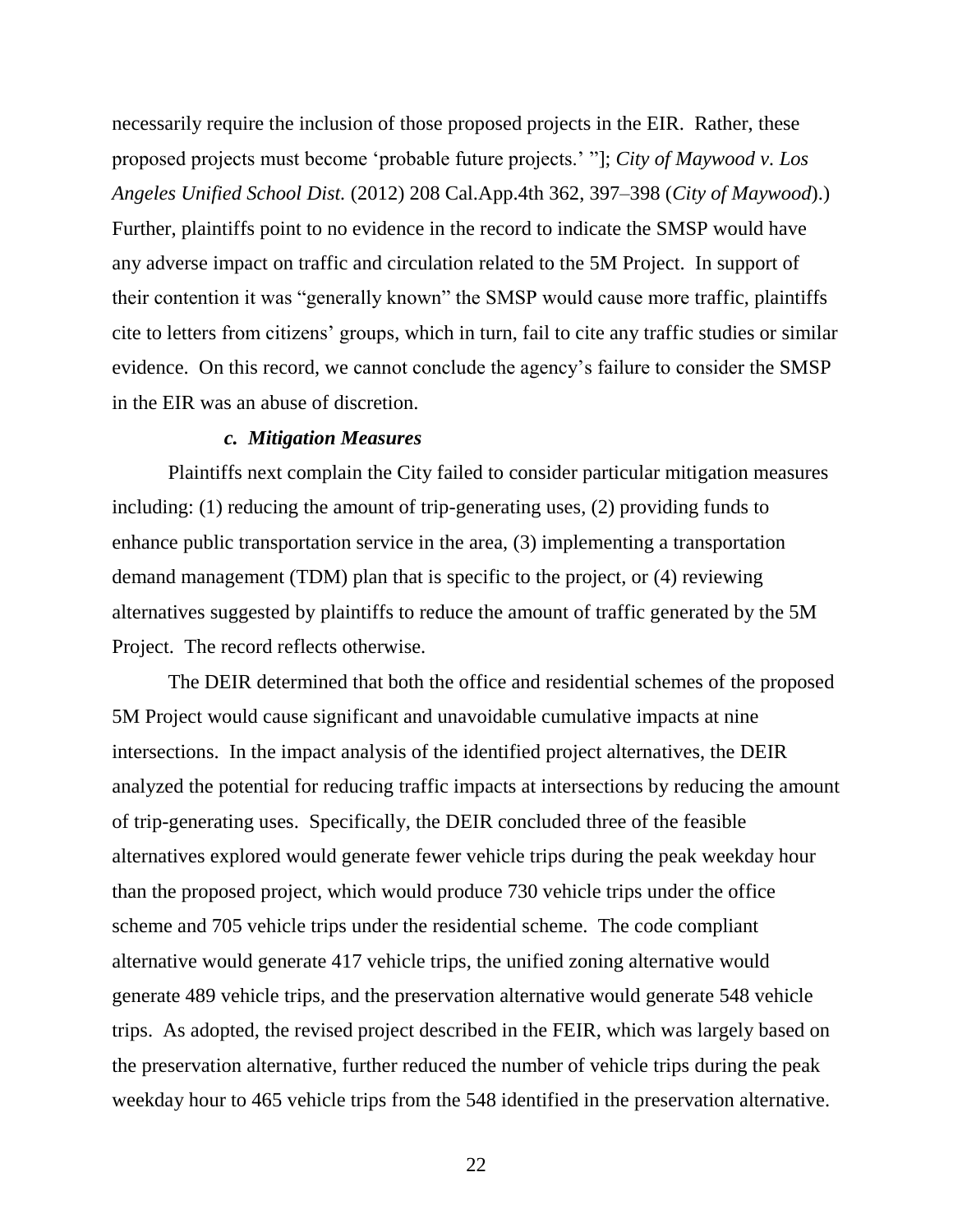The revised project also reduced the cumulative impacts at three intersections to a lessthan-significant level; thus reducing the total number of significant and unavoidable cumulative impacts from nine to six intersections between the DEIR and the FEIR.

The DEIR also considered requiring the developers to contribute funds to public transportation, but rejected the option because the project did not result in significant transit impacts and the project area was already well served by public transit, with available capacity to accommodate the additional transit trips generated by the project. The City also noted, "Because of the availability of both local and regional transit routes in the project vicinity with available capacity, a substantial increase in transit service would be needed to shift mode of travel from auto to transit. In addition, providing additional funds for transit is not usually considered a feasible mitigation measure in San Francisco, the ability of the SFMTA [(San Francisco Municipal Transportation Agency)] and/or regional transit operators to provide additional transit vehicles and operators needed to reduce transit impacts to less than significant levels is uncertain," and the City already imposes "transit-related exactions through its exiting Transit Impact Development Fee."

Contrary to plaintiffs' contentions the EIR also addressed a TDM plan. The EIR identified a TDM plan as a potential mitigation measure, and noted while it was not required, the developer included one as part of the revised project and as part of the development agreement. Further, the FEIR specifically discusses the TDM plan's goal to reduce the number of vehicle trips generated by the proposed project by 20 percent, belying plaintiffs' claim it only addressed impacts in the context of air quality.

Finally, we reject plaintiffs' claim the City was required to evaluate the "Community" and "Zero-Parking" alternatives. "CEQA does not require that an agency consider specific alternatives that are proposed by members of the public or other outside agencies." (*City of Maywood, supra,* 208 Cal.App.4th at p. 420; *California Native Plant Society v. City of Santa Cruz* (2009) 177 Cal.App.4th 957, 999 ["potentially feasible alternatives 'are suggestions which may or may not be adopted by the decisionmakers' "].) Rather, the City was responsible for selecting a range of project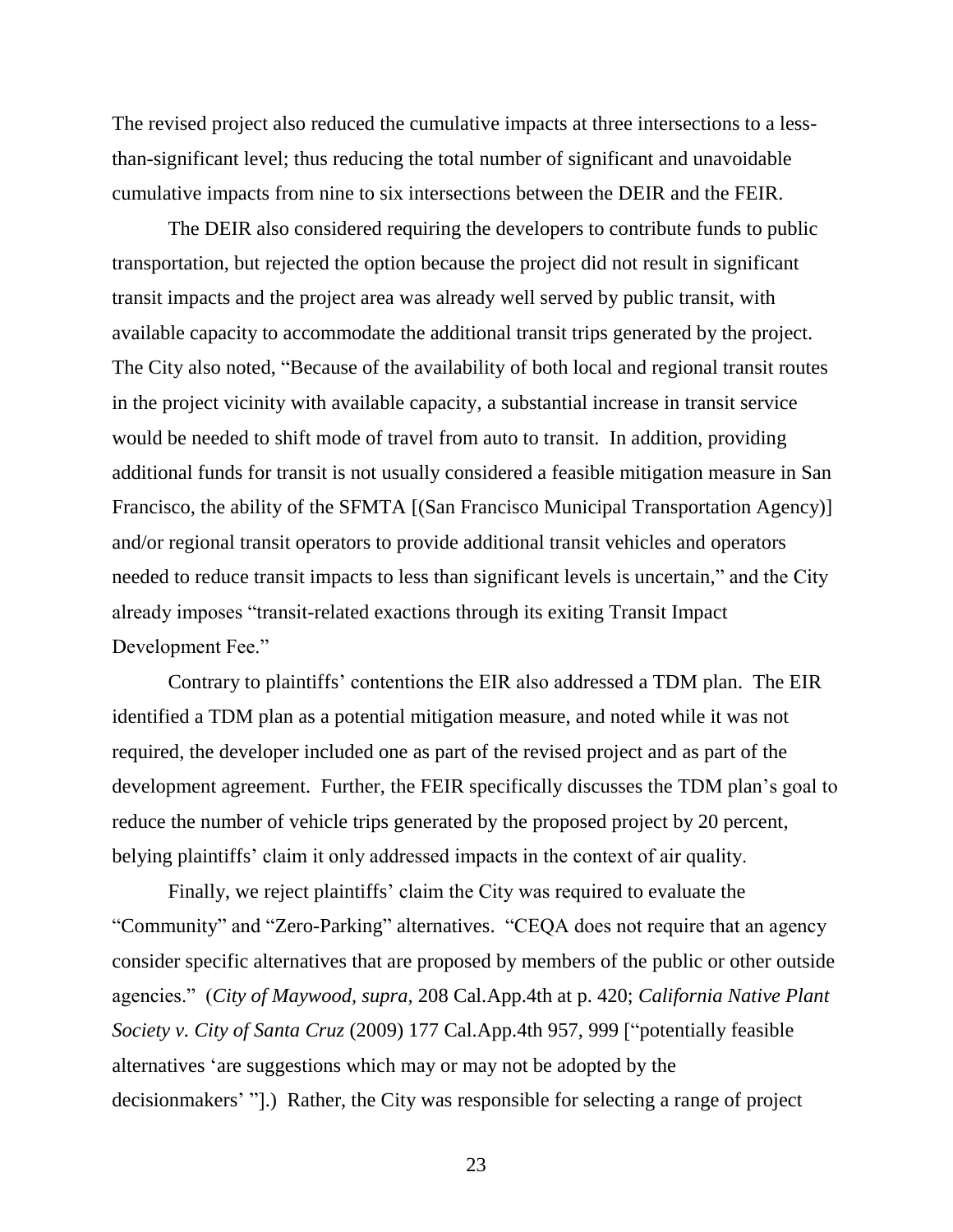alternatives that could feasibly accomplish most of the basic objectives of the project and could avoid or lessen one or more of its significant impacts. (Guidelines, § 15126.6.) "The range of alternatives required in an EIR is governed by a 'rule of reason' that requires the EIR to set forth only those alternatives necessary to permit a reasoned choice." (Guidelines, § 15126.6, subd. (f); see *Village Laguna of Laguna Beach, Inc. v. Board of Supervisors* (1982) 134 Cal.App.3d 1022, 1029 [EIR need not " 'consider in detail each and every conceivable variation of the alternatives stated' "].)

Courts will defer to an agency's selection of alternatives unless the petitioners (1) demonstrate that the chosen alternatives are " ' "manifestly unreasonable and . . . do not contribute to a reasonable range of alternatives," ' " and (2) submit evidence showing the rejected alternative was both "feasible" and "adequate," because it was capable of attaining most of the basic objectives of the project, taking into account site suitability, economic viability, availability of infrastructure, general plan consistency, and other relevant factors. (*Center for Biological Diversity v. Department of Fish & Wildlife*  (2015) 234 Cal.App.4th 214, 256; Guidelines, § 15126.6, subd. (f); *City of Maywood, supra,* 208 Cal.App.4th at pp. 421–422.) Here, plaintiffs do not show the nine alternatives evaluated in the EIR were manifestly unreasonable.

Moreover, while they argue the City unreasonably failed to consider their proposed "Community" and "Zero-Parking" alternatives, plaintiffs did not meet their burden to show those alternatives were feasible and adequate because they were capable of attaining most of the basic objectives of the project. The proponents of the "Community Preferred Project Alternative" submitted only general descriptions of the proposed alternative, and did not provide any renderings of the proposed project until after certification of the EIR. Moreover, as Forest City notes, the proponents of the community alternative also noted it was substantially similar to the code compliant alternative proposed in the DEIR with respect to reducing the number of intersections with significant traffic impacts (as well as other proposed mitigation measures). The City declined to separately analyze the community alternative, noting (1) the proponents failed to "specify the overall development program . . . or how these elements would be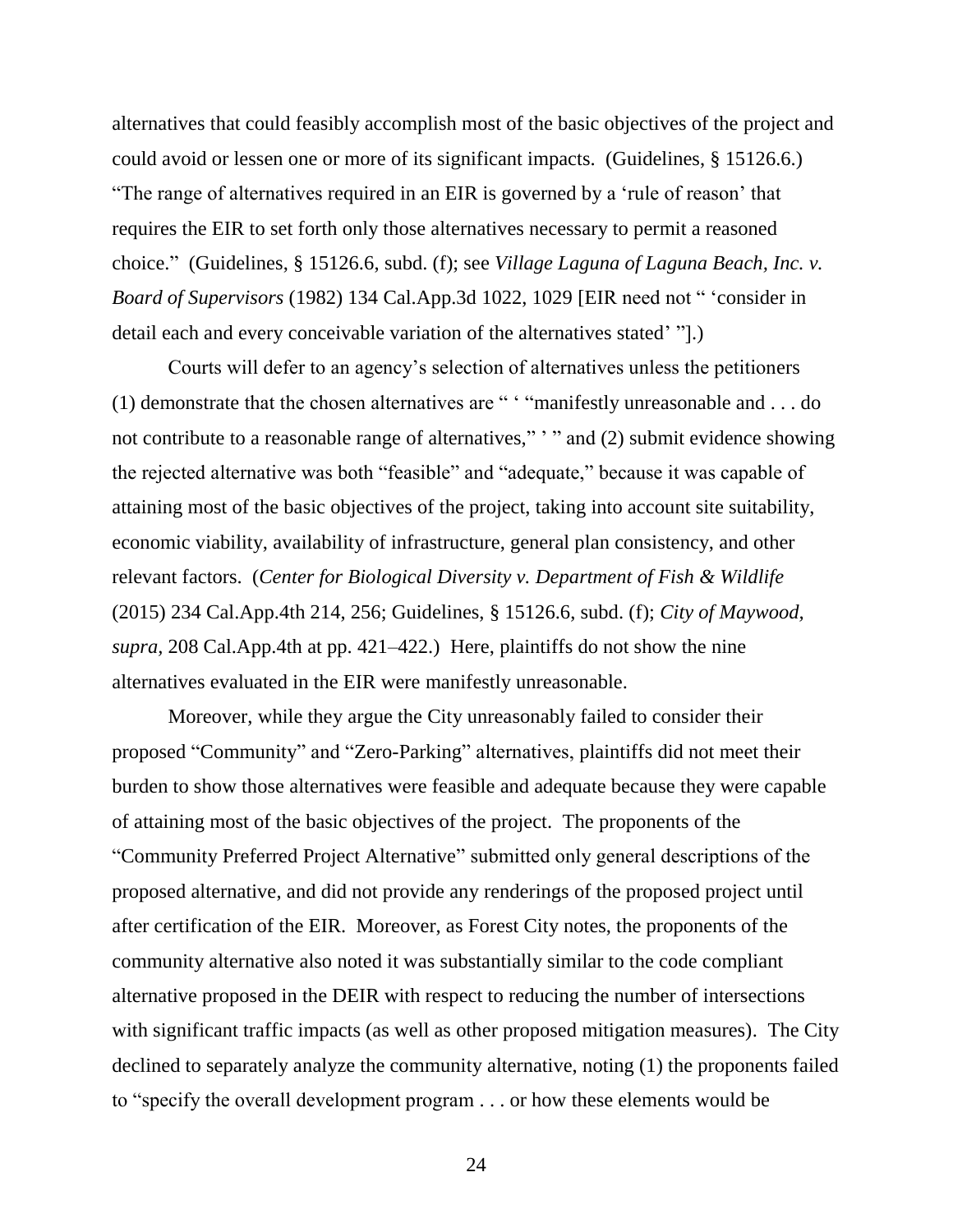achieved," (2) the alternative was similar to those already considered in the DEIR, and (3) it was not clear the alternative could meet the basic objectives of the 5M Project. Plaintiffs have failed to establish the City abused its discretion in refusing to consider the community alternative. (See *Bay Area Citizens v. Association of Bay Area Governments*  (2016) 248 Cal.App.4th 966, 1018–1019 [agency did not abuse discretion by refusing to consider alternative proposed by citizens group]; *California Native Plant Society v. City of Santa Cruz, supra,* 177 Cal.App.4th at p. 995 [sufficient evidence in administrative record as a whole supported agency's decision concerning which alternatives to analyze and which to omit].)

With respect to the zero-parking alternative, plaintiffs likewise fail to cite any evidence it was a feasible, adequate alternative that could meet the objectives of the 5M Project. The City considered nine alternatives to the 5M Project, including a "No Project" and an "Off-site" alternative, both of which would have contributed no traffic or additional parking spaces to the area, but which were rejected for failure to meet the objectives of the development program. Plaintiffs fail to explain how their zero-parking proposal would have fared better.

#### **4. Wind Impacts**

Plaintiffs raise several complaints with respect to the EIR's analysis of wind impacts resulting from the 5M Project. First, they argue the EIR inappropriately compares the revised project to the office and residential schemes initially proposed, rather than to existing conditions as required by CEQA. Second, they complain the revised project failed to comply with San Francisco Planning Code section 148, which requires an applicant for a project exceeding particular wind effect limits to show that the building could not be designed to avoid the exceedance or that redesign would unduly restrict the development potential. Third, they complain the EIR inappropriately relies on "wind baffling measures" in the design for development document to address wind impacts, in contravention of CEQA Guidelines requiring mitigation measures be addressed directly in the EIR and not left to future determination.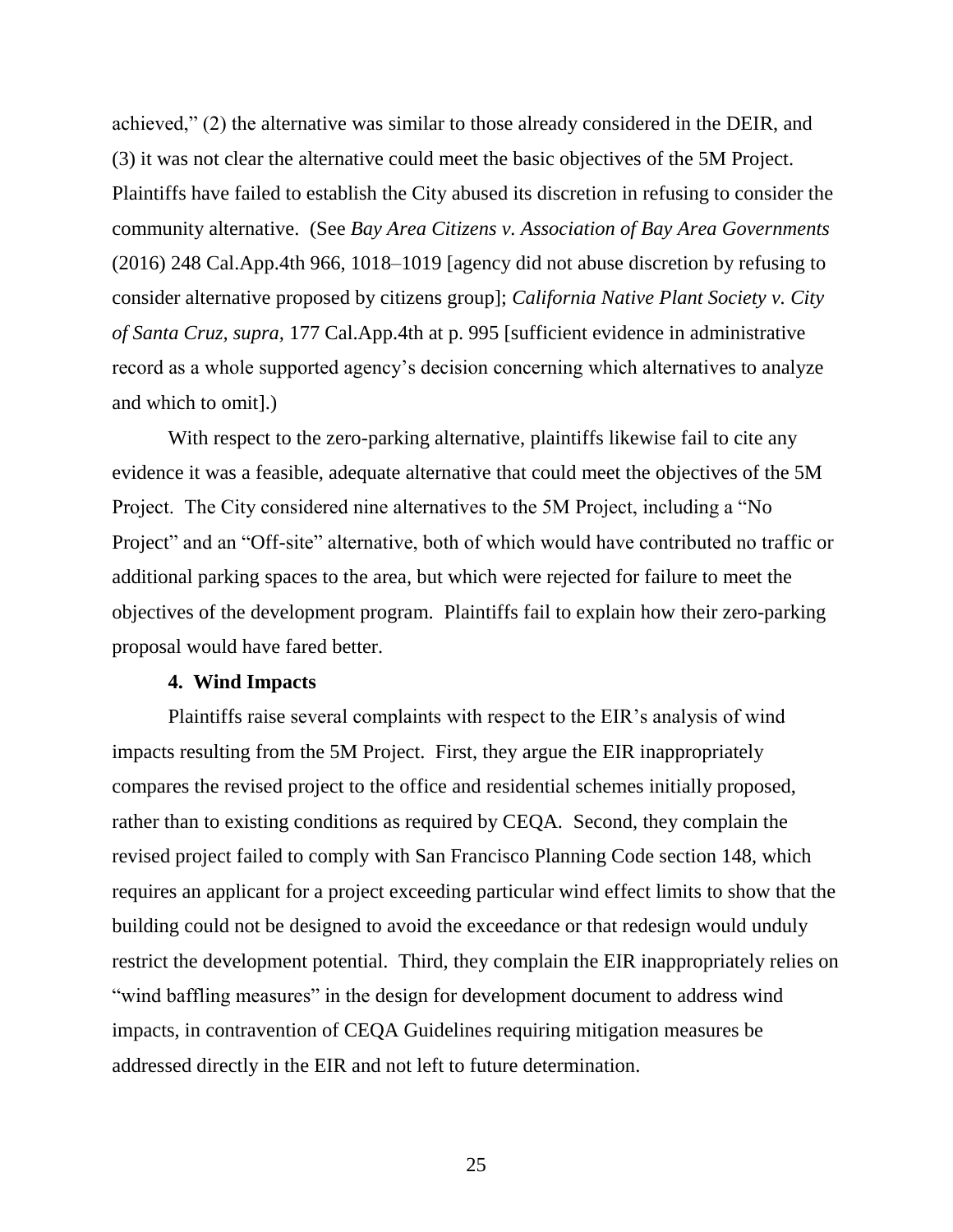As an initial matter, we find these arguments were waived by failure to raise them during the administrative process. (*Sierra Club v. City of Orange* (2008) 163 Cal.App.4th 523, 535 [under exhaustion of administrative remedies doctrine, the " "exact issue" '" must be presented to agency].) Though plaintiffs note commenters raised concerns regarding wind impacts during the public comment period, the remarks reflected general concerns about the amount of wind generated by the 5M Project, "wind tunnel" effects, and requests for mitigation measures. Such general comments are insufficient to raise the specific issues plaintiffs assert on appeal. (See *North Coast Rivers Alliance v. Marin Municipal Water Dist. Bd. of Directors* (2013) 216 Cal.App.4th 614, 631 [letters that failed to apprise agency of any specific inconsistencies with policies or programs in countywide plan did not give agency opportunity to evaluate and respond to alleged CEQA violation].)

Even if the arguments had been adequately raised, however, they fail on the merits. Plaintiffs' complaint that that revised project must be compared to existing conditions as opposed to the schemes proposed in the DEIR is addressed in the passage they quote at length from the FEIR.<sup>14</sup> Though the FEIR discusses improvements in wind

 $\overline{a}$ 

<sup>&</sup>lt;sup>14</sup> Plaintiffs quote the following excerpt from the FEIR regarding the project's wind impacts: "Compared to the Draft EIR Project, wind conditions at the project site would vary slightly and the intensity of wind impacts would be less under the Revised Project given that the 195-foot-tall Building N-2 would not be developed, which would allow for an overall reduction in building heights and mass within the interior of the site. Under existing conditions, the Draft EIR identified 31 locations (out of 78 evaluated locations) that have wind speeds that exceed the pedestrian comfort criterion of winds greater than 11 miles per hour (mph) more than 10 percent of the time. The Draft EIR Project's Office Scheme would change wind patterns such that new exceedances would occur at 32 locations (Draft EIR page 478). As shown in **Figure RTC II-9**,[fn. omitted] compared to existing conditions, the Revised Project would result in 43 total exceedances, or 20 new exceedances compared to existing conditions and nine fewer exceedances than the Draft EIR project. Overall, the Revised Project would increase the average wind speed at test locations from 12 mph to 12.8 mph, a modest increase and less of an increase than the 2 mph increase identified for the Draft EIR Project. The highest wind speed (22 mph) would occur at the southwest corner of Fifth and Tehama Streets (Location 6), an increase from 17 mph under existing conditions. The 11 mph comfort criterion would be exceeded 17.4 percent of the time (compared to 14 percent of the time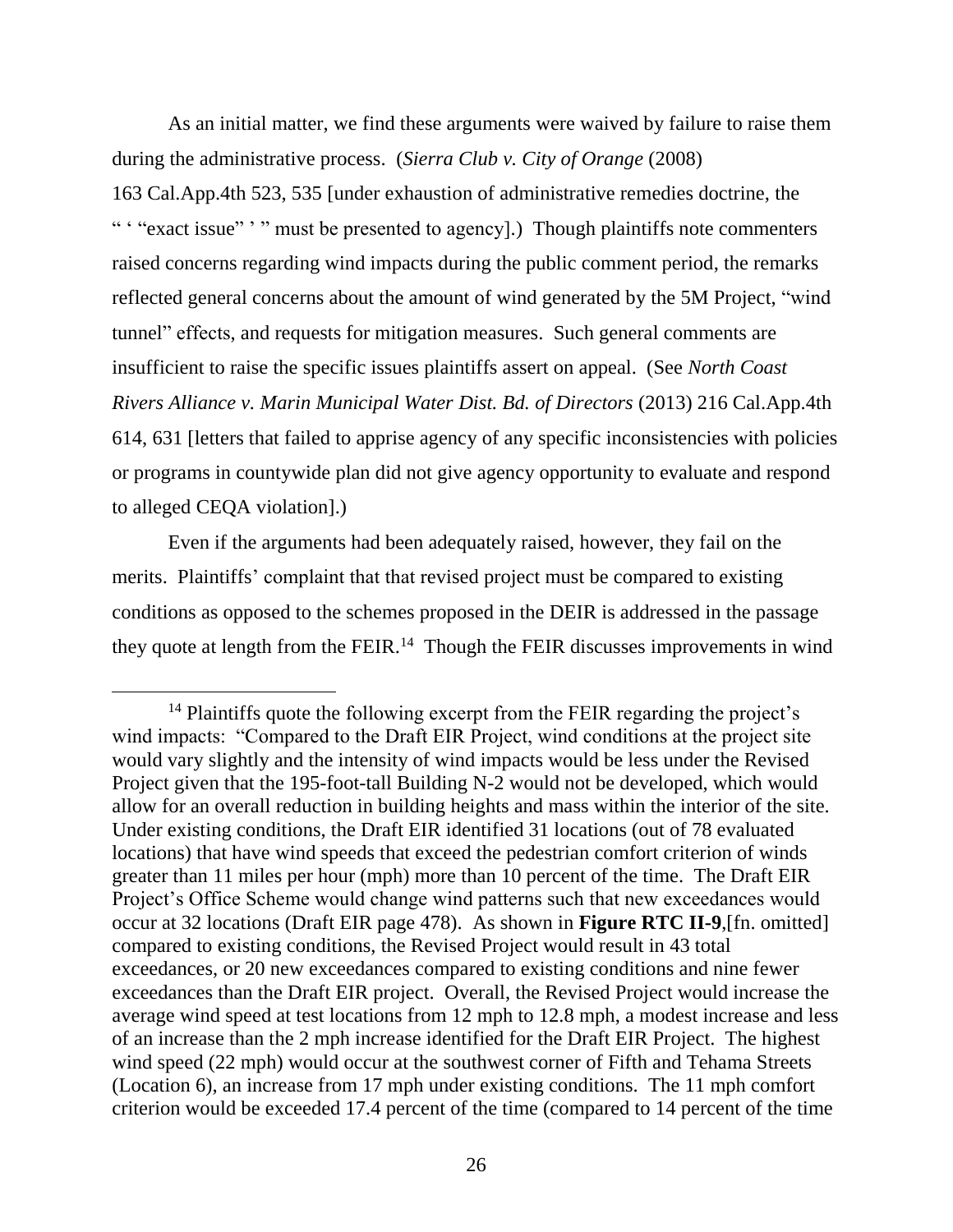impacts under the revised project compared with the DEIR office scheme, it also specifically compares wind impacts to existing conditions.

We also reject plaintiffs' argument that Forest City was required to prove that an alternative configuration of the project was infeasible under San Francisco Planning Code section 148. Section 148 establishes a hazard criterion for wind speed impacts, which is a 26-mile-per-hour (mph) wind speed for a single hour of the year, as well as a comfort criterion, which is an 11-mph wind speed for 10 percent of the year between the hours of 7:00 a.m. and 6:00 p.m. (S.F. Planning Code, § 148.) The City used the 26-mph hazard criterion to determine significant effects on wind patterns pursuant to CEQA. The record reflects the revised project *substantially reduced* exceedances over the "hazard" threshold when compared with existing conditions.<sup>15</sup> Plaintiffs do not assert the CEQA significance threshold established by the City was inappropriate, nor argue the City's determination of no significant wind impact was unsupported by substantial evidence. Indeed, the technical results described in the EIR constituted substantial evidence not contradicted by any other evidence in the record.

Rather than discuss the CEQA significance criterion for wind impacts, plaintiffs instead point to the EIR's discussion of exceedances of the 11-mph "comfort" threshold established by San Francisco Planning Code section 148. As the DEIR explains, the comfort criterion is "to be used in the evaluation of proposed buildings," but in the CEQA context, "these comfort criteria are compared to a project's anticipated wind speeds *for informational purposes, not to identify significant effects.*" (Italics added.) Because exceedances of the comfort criterion did not establish significant impacts for CEQA purposes, the City was not required to propose mitigation measures to address

under existing conditions or the 21 percent increase identified for the Draft EIR Project). Similar to the Draft EIR Project, the Revised Project would result in a relatively modest worsening of wind comfort conditions."

<sup>15</sup> Under existing conditions, the three locations with wind speeds over the hazard criterion did so for 79 hours a year, while under the revised project, exceedances of the hazard threshold would occur for a total of 4 hours per year (a reduction of 75 hours compared to *existing* conditions).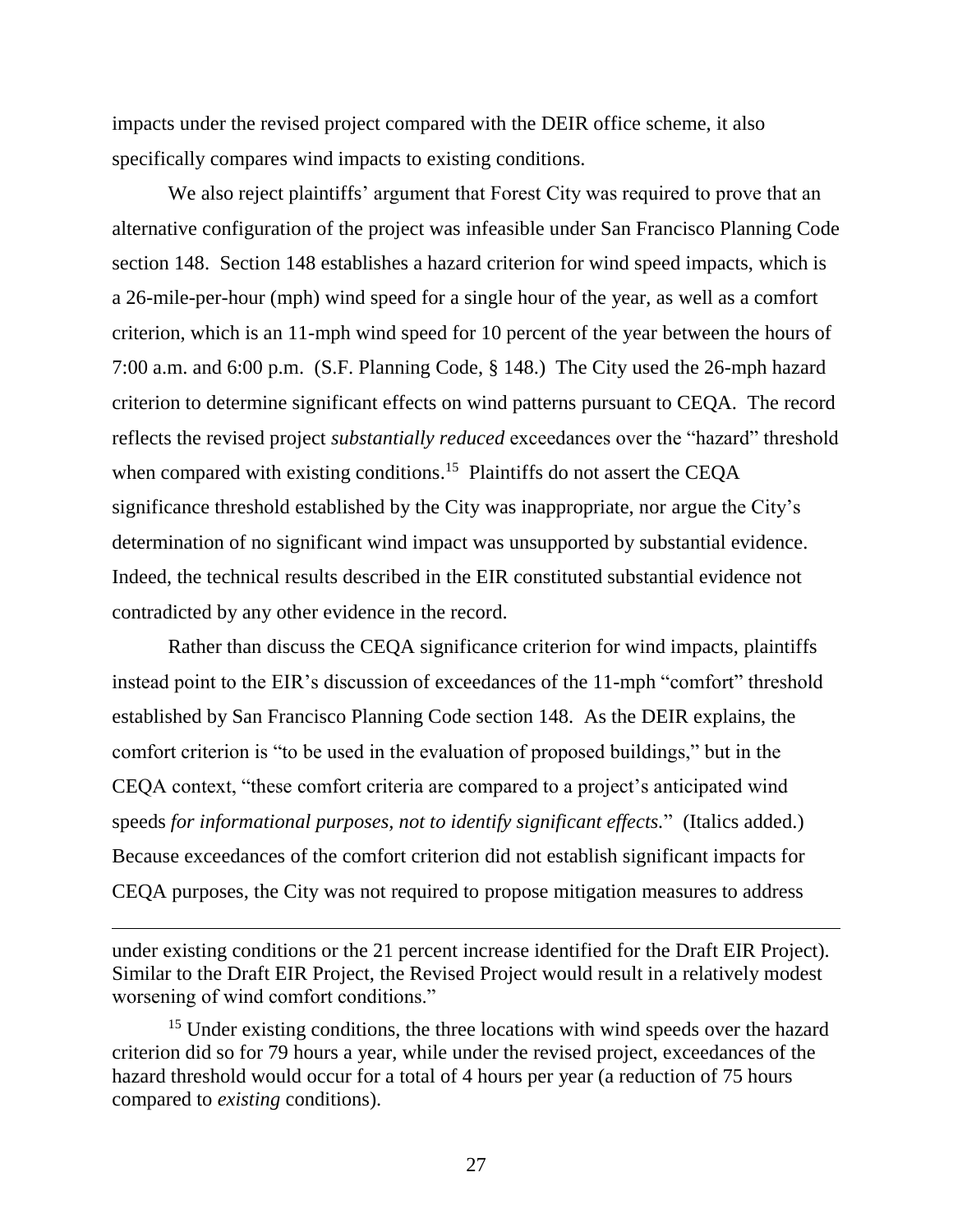them. (§ 21100, subd. (b)(3); Guidelines, § 15126.4, subd. (a)(1)(A) [EIR shall identify mitigation measures for each significant environmental effect identified in EIR]; *San Franciscans for Reasonable Growth v. City and County of San Francisco* (1989) 209 Cal.App.3d 1502, 1517; *Napa Citizens for Honest Government v. Napa County Bd. of Supervisors* (2001) 91 Cal.App.4th 342, 360 [once significant effect has been identified, EIR must propose mitigation measures].) Accordingly, we reject plaintiffs' contentions that the City was required to show the building could not be redesigned to address the comfort exceedances and that the reference to wind baffling measures in the design for development document was an inadequate description of a proposed mitigation measure.

## **5. Open Space**

Plaintiffs also argue the project failed to provide adequate onsite open space. In particular, they emphasize that the San Francisco Park Recreation and Open Space Advisory Committee expressed concern about the lack of a formal presentation on open space and passed a resolution requesting the Board postpone the hearing on the Project for further studies to be conducted. Further, citizens complained about the lack of sunlight/presence of shadow in the planned spaces, exposure to mechanical room noise and air return, and lack of landscape drawings or plant lists for the open spaces. Citizens and SOMCAN also noted the open space provided on top of the Chronicle Building accounts for half the open space provided by the project but is only accessible by elevator, and is therefore "substandard" and not "the best option to have sort of equitable open space."

In response to public comments, the EIR noted the 5M Project provides more open space than the San Francisco Planning Code requires, <sup>16</sup> and will result in less-thansignificant environmental impacts related to demand on existing parks and open spaces. Plaintiffs complain generally that the open space provided in the project is "inadequate

<sup>&</sup>lt;sup>16</sup> The San Francisco Planning Code would require approximately 33,600 gsf of open space for the revised project, whereas 59,450 gsf would be provided. Further, the revised project would meet the required square footage without the rooftop space.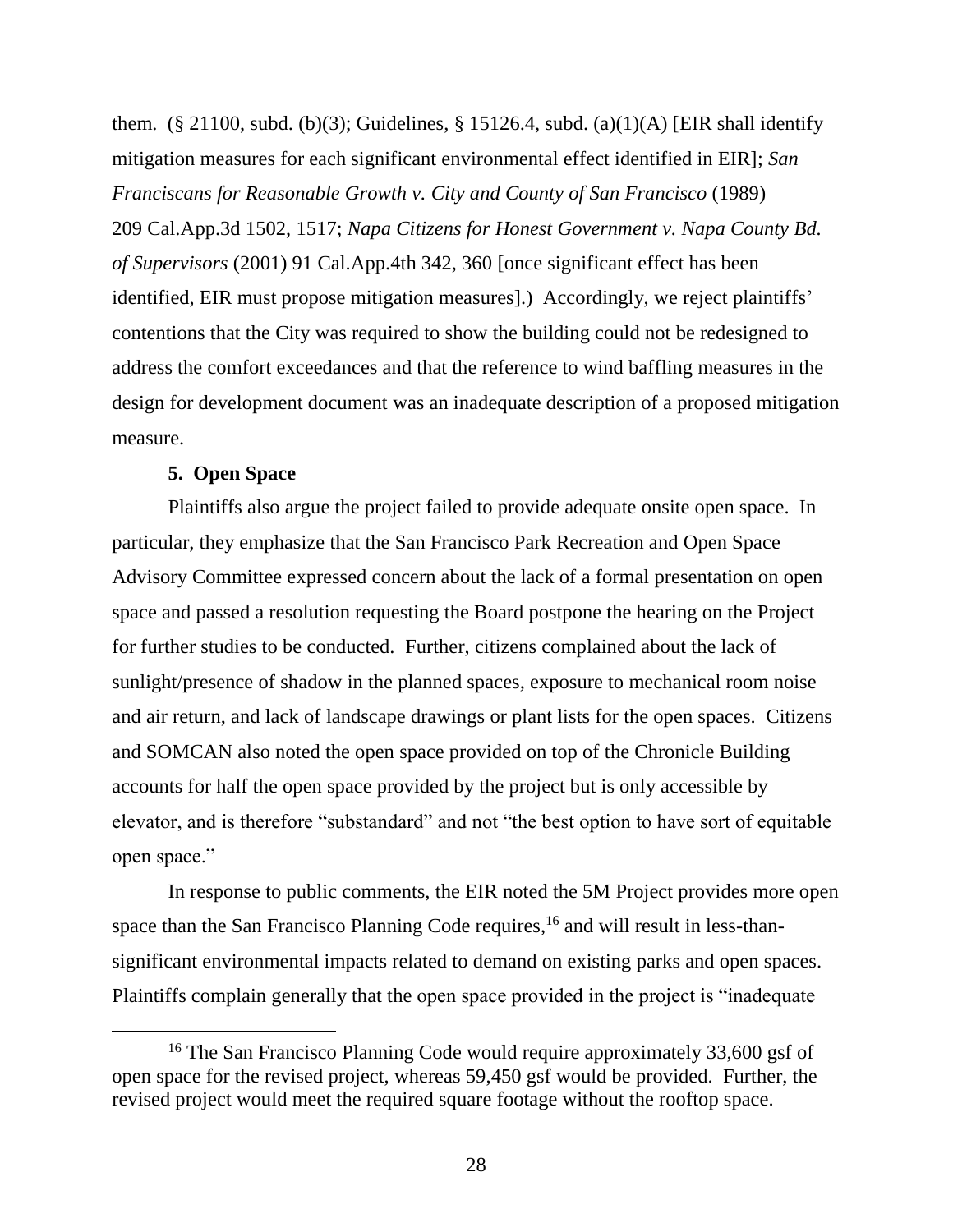and fails to provide asserted benefits," but they do not explain how these deficiencies *violate CEQA* or cite any legal authority in support of their argument. Thus, we reject this contention. (Cal. Rules of Court, rule 8.204(a)(1)(B); *Murphy v. Murphy* (2008) 164 Cal.App.4th 376, 405–406 [failure to cite pertinent legal authority is grounds for appellate court to reject party's argument].)

#### **6. Shade and Shadow Impacts**

Plaintiffs contend the EIR is inadequate with respect to the 5M Project's impacts to shade and shadow at two places in San Francisco—Boeddeker Park and Yerba Buena Gardens. As to both locations, plaintiffs contend the City failed to proceed in the manner required by law when it adopted an EIR that failed to disclose shadow impacts, failed to propose adequate mitigation, and failed to consider feasible alternatives.

Regarding Boeddeker Park, plaintiffs argue the 5M Project will increase the absolute and cumulative shadow limits and the City's decision to raise the threshold for those limits rather than considering an alternative configuration is "almost" without precedent for a for-profit development. They point to various comments that the shade and shadow increase will fall on the park's vegetable and flower garden. They also argue that when it was found the 5M Project would violate City policy mandating " 'no net new shadow,' " mitigation measures or alternatives should have been considered before considering the benefits of the project.

Under the significance criteria for shadow impact in the EIR, a shadow has a significant effect if it "substantially affects outdoor recreation facilities or other public areas." Plaintiffs do not challenge that standard for significance nor the City's authority to establish it. (See Guidelines, § 15064, subd. (b).) In the DEIR, the City explained in detail the new shadow impacts that would result in Boeddeker Park as a result of the project, and why they did not meet that significance threshold: "Under existing conditions, Boeddeker Park is shaded about 41.59 percent of the time. (Shadow cast under existing conditions and project conditions was calculated in the quantitative study conducted, consistent with the protocols Section 295 analysis.) The Office Scheme would shade Boeddeker Park only in the early morning hours during the winter months,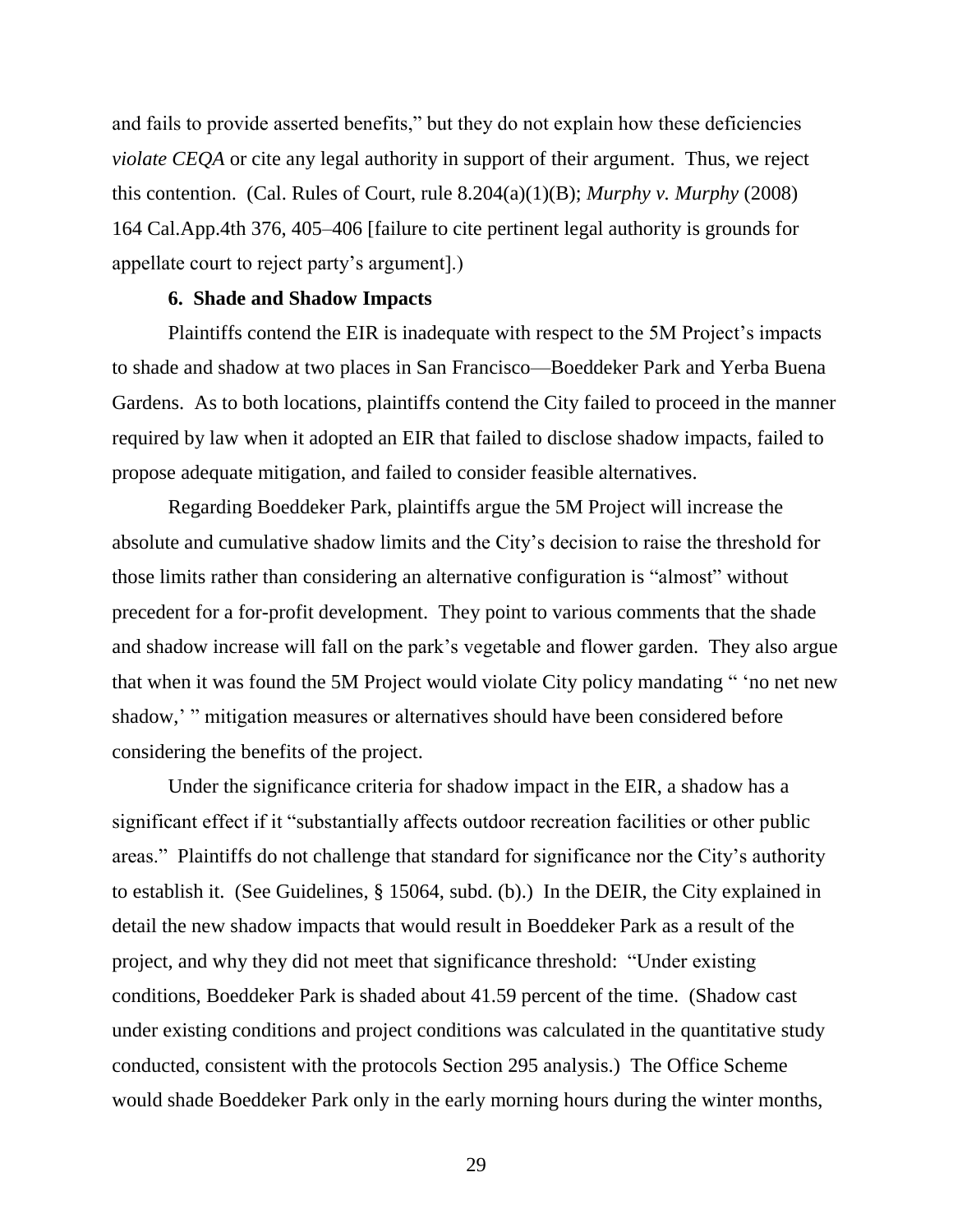generally between October 25 and November 29, as well as between January 11 and February 15, when the sun is at a low angle and extensive shadows are cast by buildings in and around Downtown San Francisco. The Office Scheme would not cast shadow during other times of the year, including the spring, summer, and fall. On the worst-case shadow days, November 8 and February 1, a maximum of 742 square feet of new shadow would be cast only before 8:15 a.m. in and around the northern entry gate to the park. Implementation of the proposed project would result in a very small (about 0.004 percent) increase in shadow cast on Boeddeker Park. The net new shadow that would fall on Boeddeker Park would cover part of the entry gate area of the park. This entry gate area does not contain tables or chairs, and is not expected to be subject to stationary use. Because the new net shadow generated by the Office Scheme would cover an area of the park that would be used primarily for entering and existing [*sic*] the park, and because the net new shadow would occur during the early morning hours during a time of year when park use tends to diminish, the shadow would not adversely affect the use of Boeddeker Park." The EIR thus clearly set forth specific information about the shade and shadow impacts, and analyzed why they would not produce a significant environmental effect. Plaintiffs have not demonstrated the agency abused its discretion by omitting or failing to discuss those impacts, nor do they suggest the City's discussion precluded participation or informed decision making. (See *Sierra Club, supra,* 6 Cal.5th at p. 516 [ultimate inquiry is whether EIR includes enough detail " 'to enable those who did not participate in its preparation to understand and to consider meaningfully the issues raised by the proposed project' "].)

It is true San Francisco's Planning Code and General Plan discourage the creation of new shadows on parks, plazas, and open spaces. (See S.F. Planning Code, §§ 146, 147, 295.) It is also true the Planning Commission and Recreation and Park Commission adopted a joint resolution authorizing an increase to the shadow limit at Boeddeker Park, the Planning Commission approved a motion allocating additional shadow to the 5M Project, and the Recreation and Park Commission adopted a resolution recommending the 5M Project's new shadow on Boeddeker Park would not be adverse. But the shadow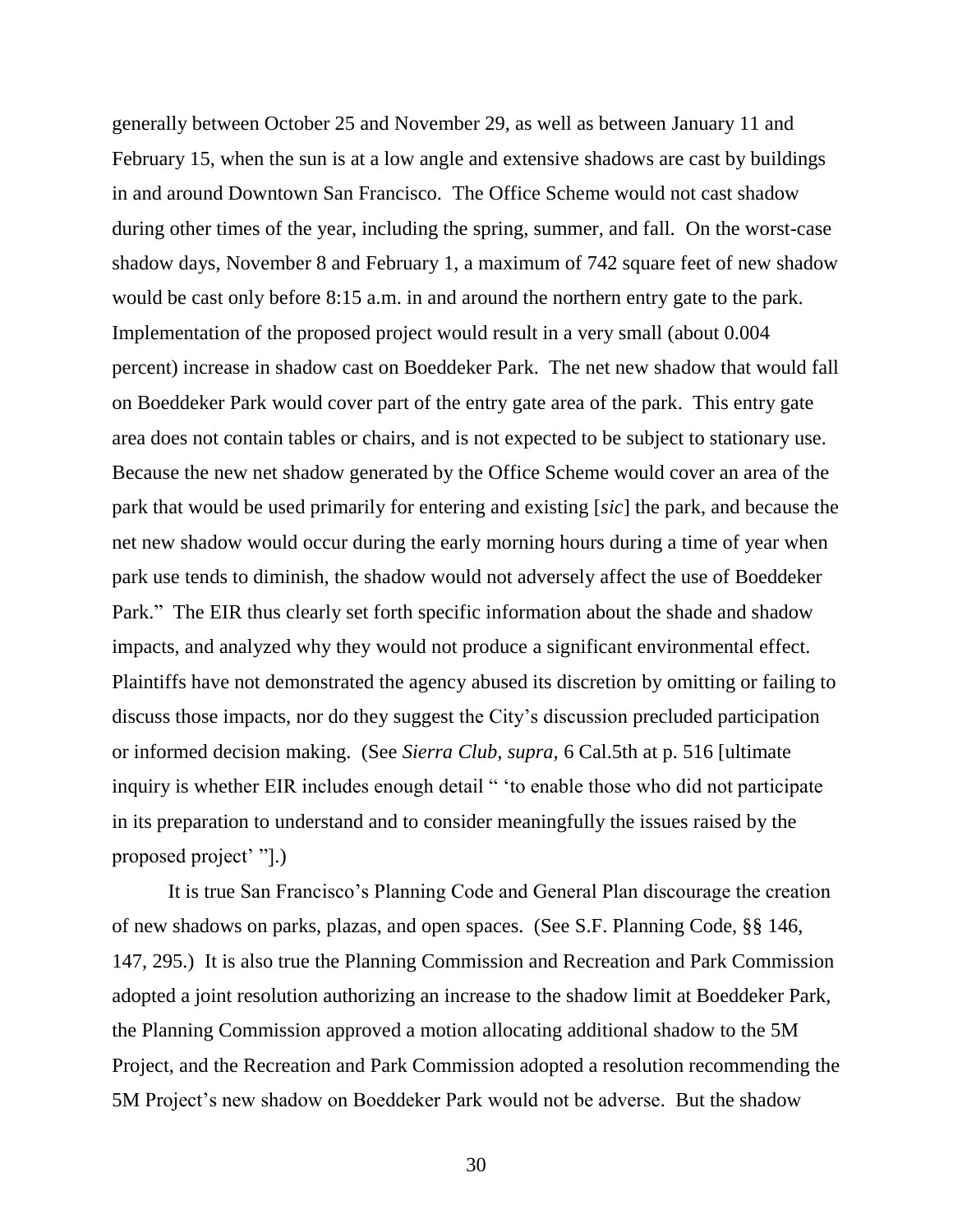limits were policy restrictions, not a CEQA threshold, and the City's action in raising the limits does not establish a CEQA violation.<sup>17</sup>

Plaintiffs also argue commenters urged the City to consider the increase in shadow limits in the context of Boeddeker Park as a "special and rare resource" in the Tenderloin, contending such resources warrant "special emphasis" under the CEQA Guidelines, section 15125.<sup>18</sup> We reject this argument because plaintiffs do not cite any authority that sunlight on a park or open space, even in a dense urban area, constitutes a "rare or unique" resource for CEQA purposes. The cases on which they do rely are unhelpful to them. *Galante Vineyards v. Monterey Peninsula Water Management Dist.* (1997) 60 Cal.App.4th 1109, 1122, did not discuss the "rare or unique" language in the Guidelines, but found the project description inadequate for failure to emphasize the importance of wineries and viticulture in the environmental setting. *Friends of the Eel River v. Sonoma County Water Agency* (2003) 108 Cal.App.4th 859, 874–875, concerned an inadequate description of conditions in the water supply system and their impact on an endangered species of fish. *Preservation Action Council v. City of San Jose* (2006)

 $\overline{a}$ 

<sup>&</sup>lt;sup>17</sup> Plaintiffs also rely on a comment from Attorney Eric Phillips that the EIR failed to disclose that without this special approval to raise the shadow limit on Boeddeker Park, the project would result in a significant impact. But Phillips's comment suffers the same logical fallacy of equating the City policies on shade and shadow with CEQA criteria for a significant impact without explaining why the shadow would create a significant environmental effect. Plaintiffs also assert the City's increase of the shadow limits was "an almost unprecedented action in approving a for-profit development," but the record reflects this was the fifth time the City had authorized shadow increases for Boeddeker Park.

 $18$  Guidelines, section 15125 regarding the EIR's description of the physical environmental conditions in the vicinity of the project provides, in relevant part: "Knowledge of the regional setting is critical to the assessment of environmental impacts. *Special emphasis should be placed on environmental resources that are rare or unique to that region and would be affected by the project*. The EIR must demonstrate that the significant environmental impacts of the proposed project were adequately investigated and discussed[,] and it must permit the significant effects of the project to be considered in the full environmental context." (Guidelines, § 15125, subd. (c), italics added.)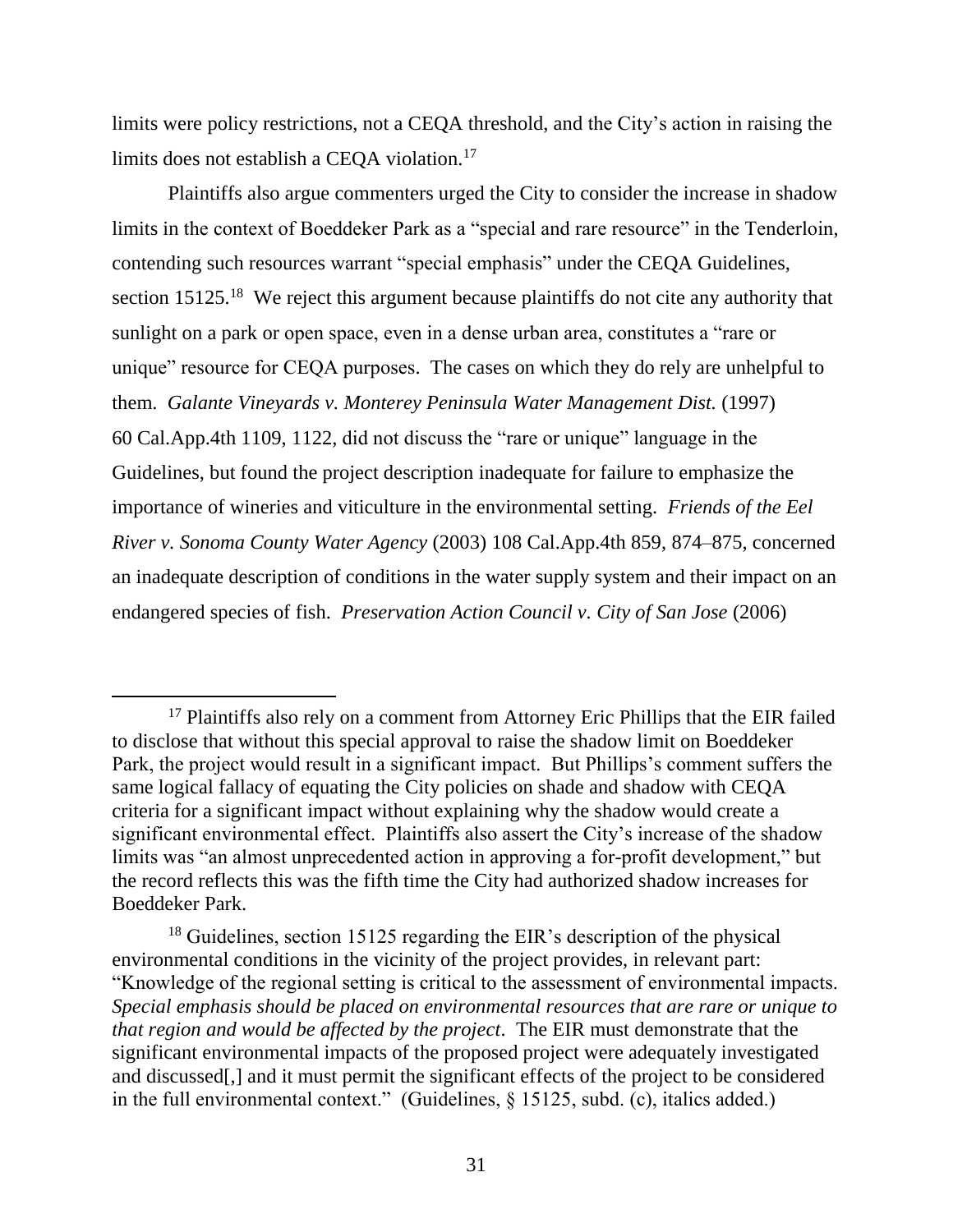141 Cal.App.4th 1336, 1352–1353, concerned preservation of a historic building (and did not discuss Guidelines, § 15125 at all).

As to Yerba Buena Gardens, plaintiffs note the revised project increases the shadow effect on Yerba Buena Gardens and the children's play area to 29 percent compared to 21 percent with the schemes proposed in the DEIR, but the FEIR found no significant impact. They contend the City failed to proceed in the manner required by law when it adopted an EIR without disclosing the shadow impacts to Yerba Buena "Park," but they provide no record citations for that argument. To the contrary, the EIR disclosed there would be an increase of 0.09 percent of total shadows cast on Yerba Buena Gardens North in the winter months, when the park is least in use. The EIR explained the increase is relatively small compared to existing conditions and the use of the space would not be adversely affected. Similarly, the EIR noted overall total shadows cast on the children's play area would be 0.17 percent, and would not adversely affect use of the space due to the time and duration of the increased shadows (a short period during the winter months, after 3:30 p.m.).

Plaintiffs also complain the EIR did not consider mitigation measures or alternatives that would have reduced the shade and shadow impact, but fail to cite record evidence in support of their contention. In fact, the DEIR analyzed wind and shadow impacts for each of the four feasible project alternatives, and noted that for two of them (the Unified Zoning and No Project alternatives), the alternative would reduce the 5M Project's less-than-significant impacts or have no adverse shadow impact on open spaces in the vicinity of the site. Further, because the EIR did not identify impacts from new shadow or shade as a significant environmental effect, the City was not required to consider mitigation measures as cursorily argued by plaintiffs. (See *San Franciscans for Reasonable Growth v. City and County of San Francisco, supra,* 209 Cal.App.3d at p. 1517.)

#### **7. Inconsistency with Area Plans and Policies**

Plaintiffs contend the EIR failed to adequately account for inconsistencies between the 5M Project and applicable area plans and policies and thus failed to serve as the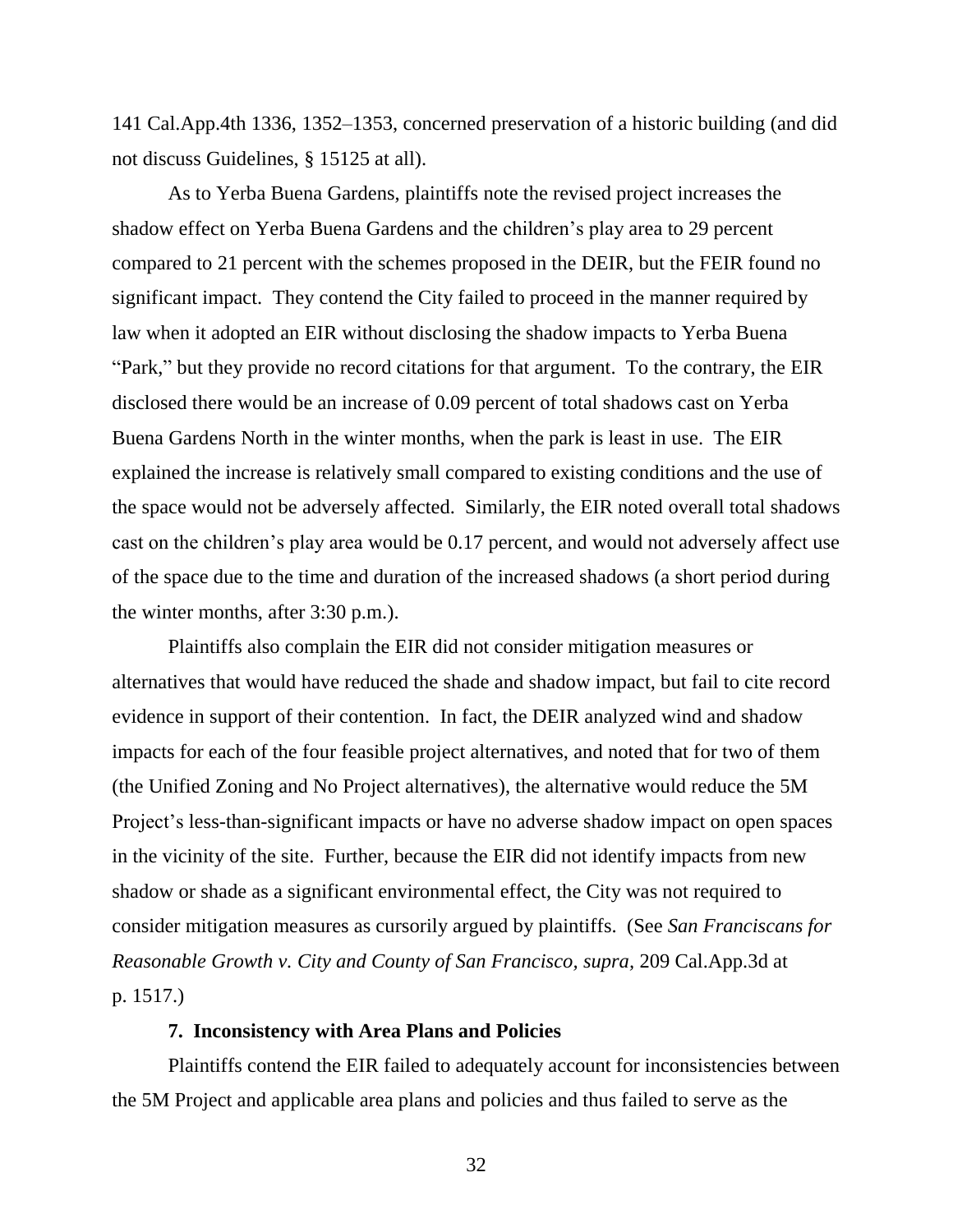required informational document under CEQA.<sup>19</sup> An EIR must "discuss any inconsistencies between the proposed project and applicable general plans, specific plans and regional plans." (Guidelines, § 15125, subd. (d).) Here, the DEIR contained 36 pages of analysis comparing the 5M Project to area plans and policies, including, among many others, the San Francisco General Plan, the South of Market Redevelopment Plan, the Draft Central South of Market (Central Corridor) Plan, and the San Francisco Planning Code. The DEIR also analyzed a "Code Compliant" alternative based on the level of development that would be allowed without amending any existing zoning or planning controls.

In their opening brief, plaintiffs contend the 5M Project is inconsistent with various policies and objectives of the East SoMa portion of the general plan and Draft Central SoMa Plan. As Forest City notes, however, the 5M Project is not located in the East SoMa area, nor is it subject to the Draft Central SoMa Plan.<sup>20</sup> Plaintiffs also argue the H1 Building is inconsistent with height requirements for the SoMa Youth and Family SUD, but the proposed project would be rezoned out of that area. (See *Sierra Club v. City of Orange*, *supra*, 163 Cal.App.4th at pp. 543–544 [EIR was not required to discuss inconsistencies with county general plan where proposed project would be subject to city general plan if approved].) On reply, plaintiffs do not dispute these facts or explain why the City would be required to evaluate the alleged inconsistencies.

 $\overline{a}$ 

 $19$  Plaintiffs also make a cursory claim that "The City's findings that the Project is *consistent* with area plans and policies is not supported by substantial evidence" (italics added), but they do not discuss that contention substantively or provide any record citations to support it. Accordingly, we will not address it. (Cal. Rules of Court, rule  $8.204(a)(1)(B)$ , (C).)

 $20$  Plaintiffs argue the 5M Project is inconsistent with "East SoMa Area Plan" Policy 7.1," which they contend requires height and building intensity limits for new developments which would preserve the existing scale. Forest City assumes this is a reference to the Draft Central SoMa Plan because there is no "Policy 7.1" in the East SoMa Area Plan. For reasons discussed above, the East SoMa Area Plan does not apply to the 5M Project, and plaintiffs do not address this issue further on reply.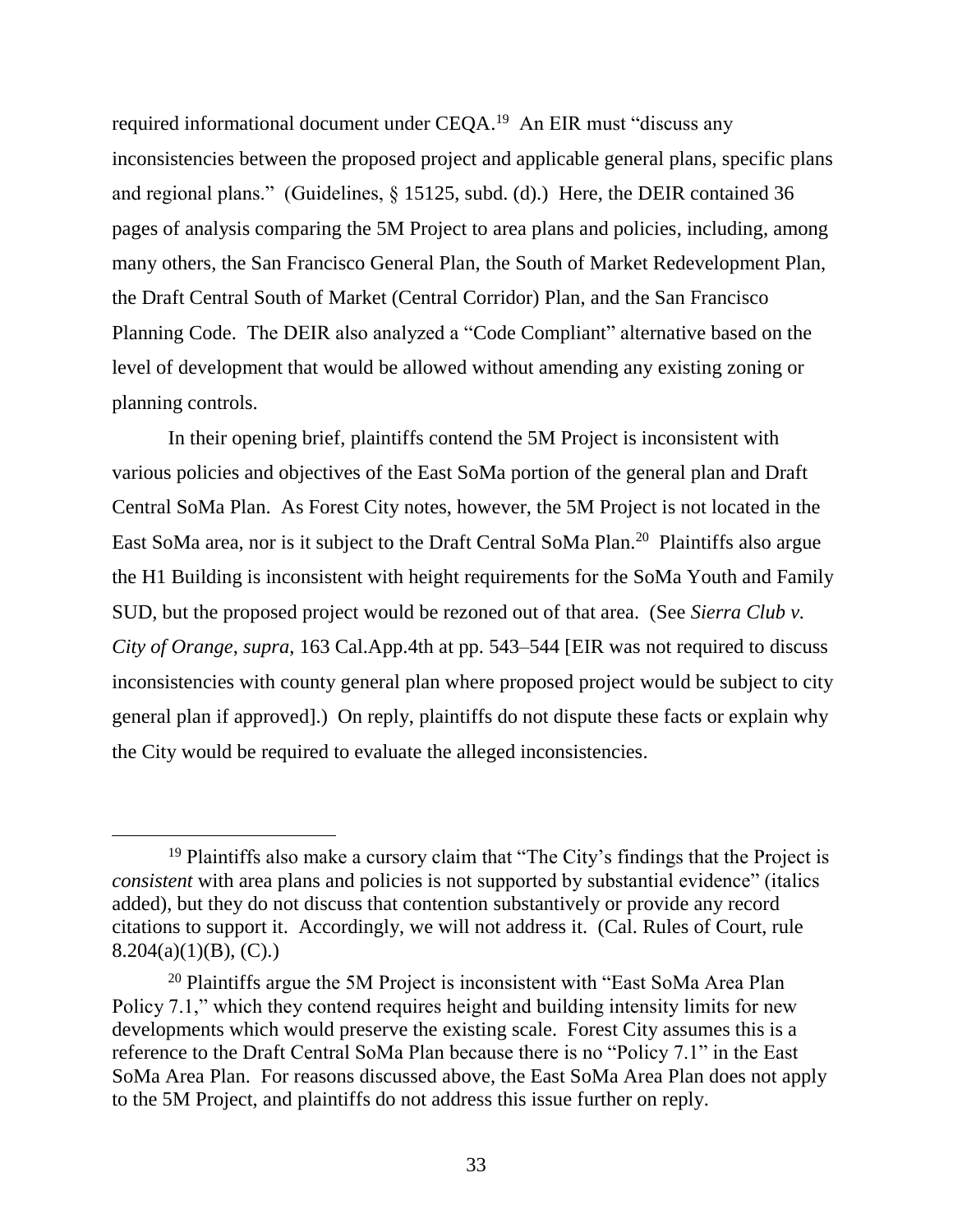Plaintiffs further argue the 5M Project exceeds the height and intensity limits for the SoMa Youth and Family Special Use District (SUD), Residential/Service Mixed Use (RSD), and Downtown Support (C-3-S) zoning districts, and complain the project is "made to appear to be consistent with surrounding zoning" even though it is not. The record reflects, however, that the EIR disclosed that the 5M Project would require amendments to the general plan, the rezoning of portions of the site, and modification of existing development standards. The DEIR described the existing land use, bulk and height requirements on the project site, and compared existing planning controls to those proposed as part of the project. Plaintiffs have not shown how this discussion was misleading or inhibited informed decisionmaking or public participation.

Nor are we convinced by plaintiffs' argument the DEIR does not contain any meaningful discussion of the project's consistency with the Draft Central SoMa Plan. As its "draft" designation suggests, the Draft Central SoMa Plan had not been approved at the time of the EIR, and thus the EIR was not required to consider it. (See *Chaparral Greens v. City of Chula Vista* (1996) 50 Cal.App.4th 1134, 1145, fn. 7 (*Chaparral*) ["applicable" plan within meaning of Guidelines, § 15125, subd. (d) is plan that has already been adopted and thus legally applies to project; draft plans need not be evaluated].) Regardless, the DEIR compared the 5M Project with the Draft Central SoMa Plan and concluded it "generally implements the vision of the Central SoMa Plan" and "would not be expected to conflict with [it]," while noting the 5M Project would not be subject to the Central SoMa Plan. Moreover, though plaintiffs complain about the EIR's failure to divulge the Project's inconsistencies with the Draft Central SoMa Plan, plaintiffs themselves do not identify any.

We also find unpersuasive plaintiffs' general complaint that the inconsistencies with area plans and policies are so extensive as to amount to "spot zoning." "The essence of spot zoning is irrational discrimination. [Citation.] . . . ' "Spot zoning occurs where a small parcel is restricted and given lesser rights than the surrounding property, as where a lot in the center of a business or commercial district is limited to uses for residential purposes thereby creating an 'island' in the middle of a larger area devoted to other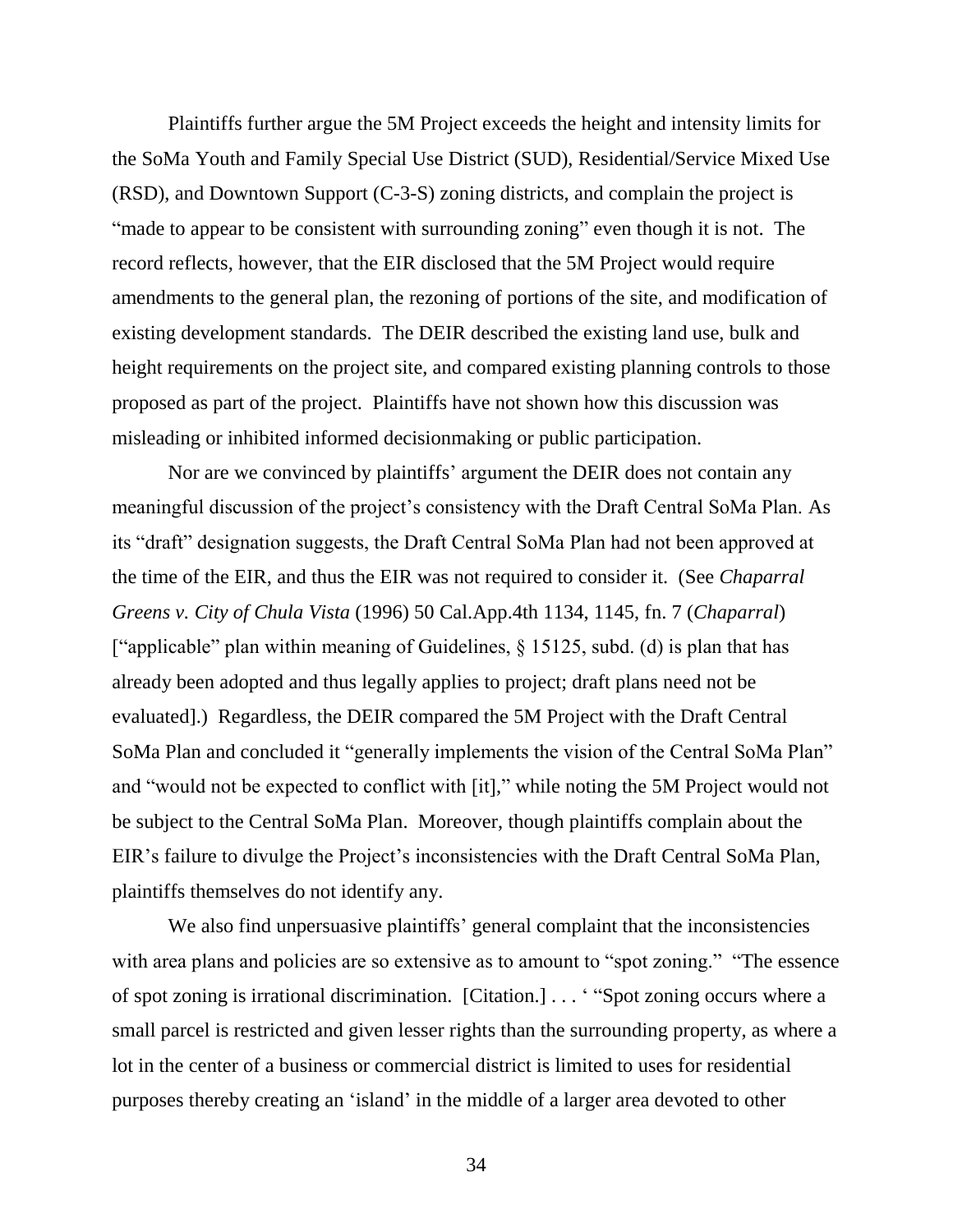uses. . . ." ' " (*Avenida San Juan Partnership v. City of San Clemente* (2011) 201 Cal.App.4th 1256, 1268–1269.) On reply, plaintiffs concede the term "spot zoning" was not meant in a "strict legal sense," but as a "colloquial term" for the project's inconsistency with surrounding land uses.

Finally, plaintiffs raise a number of purported inconsistencies with the current zoning regulations, the City's "Transit-First Policy," the San Francisco Planning Code, and shadow limits on Boeddeker Park. Plaintiffs' contentions that (1) the provision of parking spaces was inconsistent with the Transit-First Policy, and (2) the wind impacts are inconsistent with criterion established in the Planning Code, were not raised during the administrative process or in the trial court, and are therefore waived.<sup>21</sup> As to the remainder of the issues listed in bullet-point fashion, plaintiffs fail to provide reasoned argument to support their points (and in some cases citations to the record), and accordingly, we summarily reject them.<sup>22</sup>

" 'CEQA requires an EIR to reflect a good faith effort at full disclosure; it does not mandate perfection, nor does it require an analysis to be exhaustive.' " (*Chaparral*, *supra,* 50 Cal.App.4th at p. 1145.) The administrative record here reflects the City made a good faith effort to discuss inconsistencies with the applicable general plans. Plaintiffs have not met their burden to demonstrate otherwise.

## **8. Statement of Overriding Considerations**

Plaintiffs argue the statement of overriding considerations adopted by the City when approving the project is not supported by substantial evidence because the City improperly considered the benefits before considering feasible mitigation measures or alternatives. They also assert Forest City had the ability to configure the 5M Project so

 $21$  Plaintiffs contend the issue of inconsistency with the City's Transit-First Policy was raised by the Sierra Club in connection with the need to consider a zero-parking alternative, but plaintiffs did not assert the EIR was inadequate because it failed to disclose or analyze any inconsistency with the Transit-First Policy.

 $22$  As to the changes in floor area ratio (FAR) requirements for the Downtown Support (C-3-S) zoning district, however, we note the DEIR discussed the changes that would be required if the project were approved.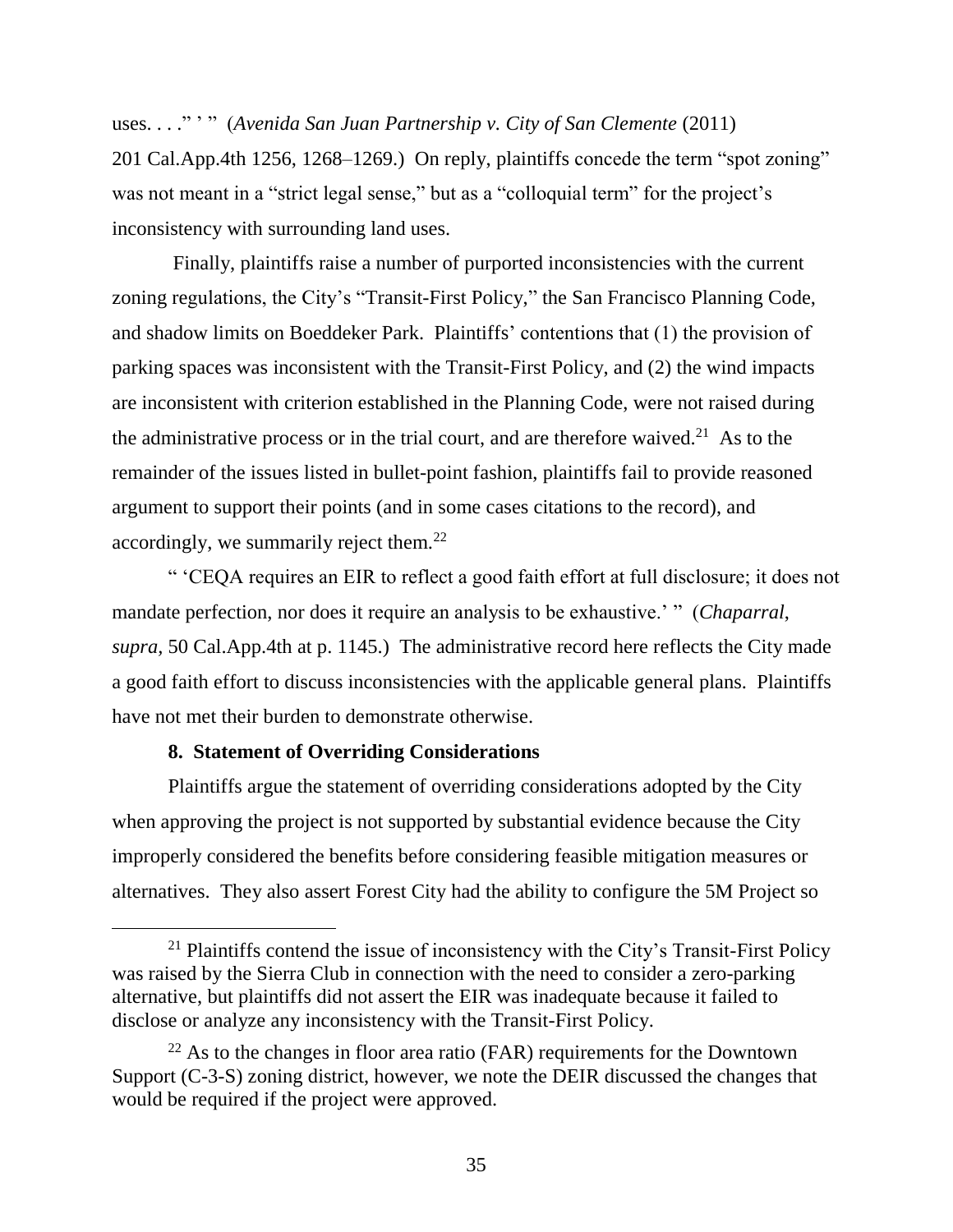as to avoid impacts to Boeddeker Park and Yerba Buena Gardens but the EIR failed to consider such an alternative.

For several reasons, these arguments lack merit. First, the EIR did consider a no project alternative, which would have resulted in no new shadow impacts to Boeddeker Park and Yerba Buena Gardens, but rejected it because that alternative would not meet any of the project objectives except retention of the Chronicle Building and Dempster Printing Building. Second, as Forest City notes, the 5M Project was modified to substantially conform to the identified environmentally superior alternative. If there were no consideration of mitigation measures or alternatives, the revised project would not have been adopted. Finally, the statements plaintiffs cite in support of their argument regarding the "benefits" of the project were made by Commissioners Low and Levitan and Planning Director Rahaim during the hearing at which CEQA findings and the statement of overriding considerations were adopted—the precise point at which they were supposed to be weighing the benefits against the environmental impacts. (Guidelines, § 15093, subd. (a) ["CEQA requires the decision-making agency to balance, as applicable, the economic, legal, social, technological, or other benefits . . . of a proposed project against its unavoidable environmental risks when determining whether to approve the project."].) Plaintiffs have failed to demonstrate the statement of overriding considerations was not supported by substantial evidence.

#### **III. DISPOSITION**

The judgment is affirmed. Respondents are to recover their costs on appeal.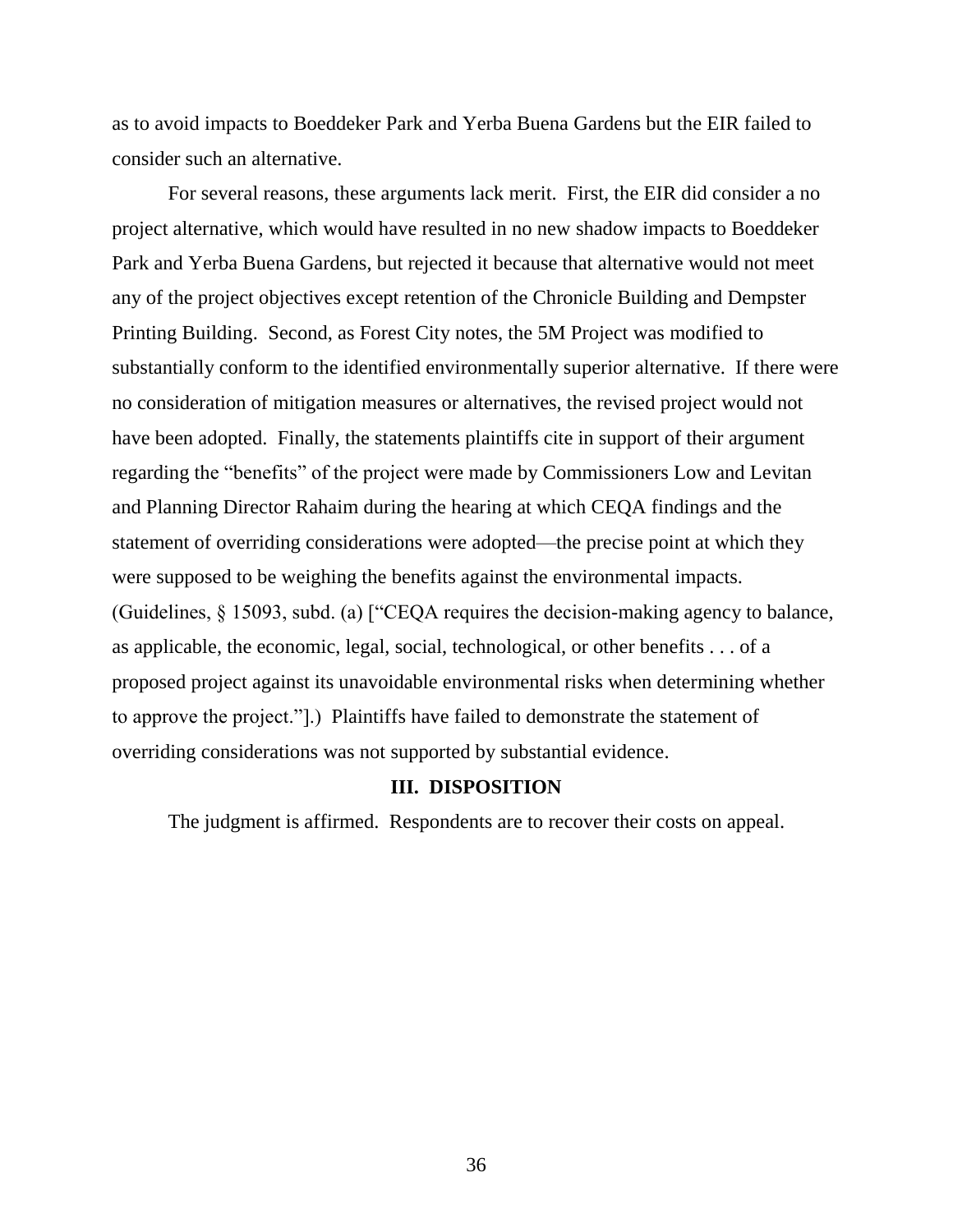Margulies, J.

\_\_\_\_\_\_\_\_\_\_\_\_\_\_\_\_\_\_\_\_\_\_\_\_\_\_\_\_

We concur:

Humes, P. J.

\_\_\_\_\_\_\_\_\_\_\_\_\_\_\_\_\_\_\_\_\_\_\_\_\_\_\_\_\_

\_\_\_\_\_\_\_\_\_\_\_\_\_\_\_\_\_\_\_\_\_\_\_\_\_

Kelly, J.\*

A151521 *SOMCAN v. City and County of San Francisco*

<sup>\*</sup> Judge of the Superior Court of the City and County of San Francisco, assigned by the Chief Justice pursuant to article VI, section 6 of the California Constitution.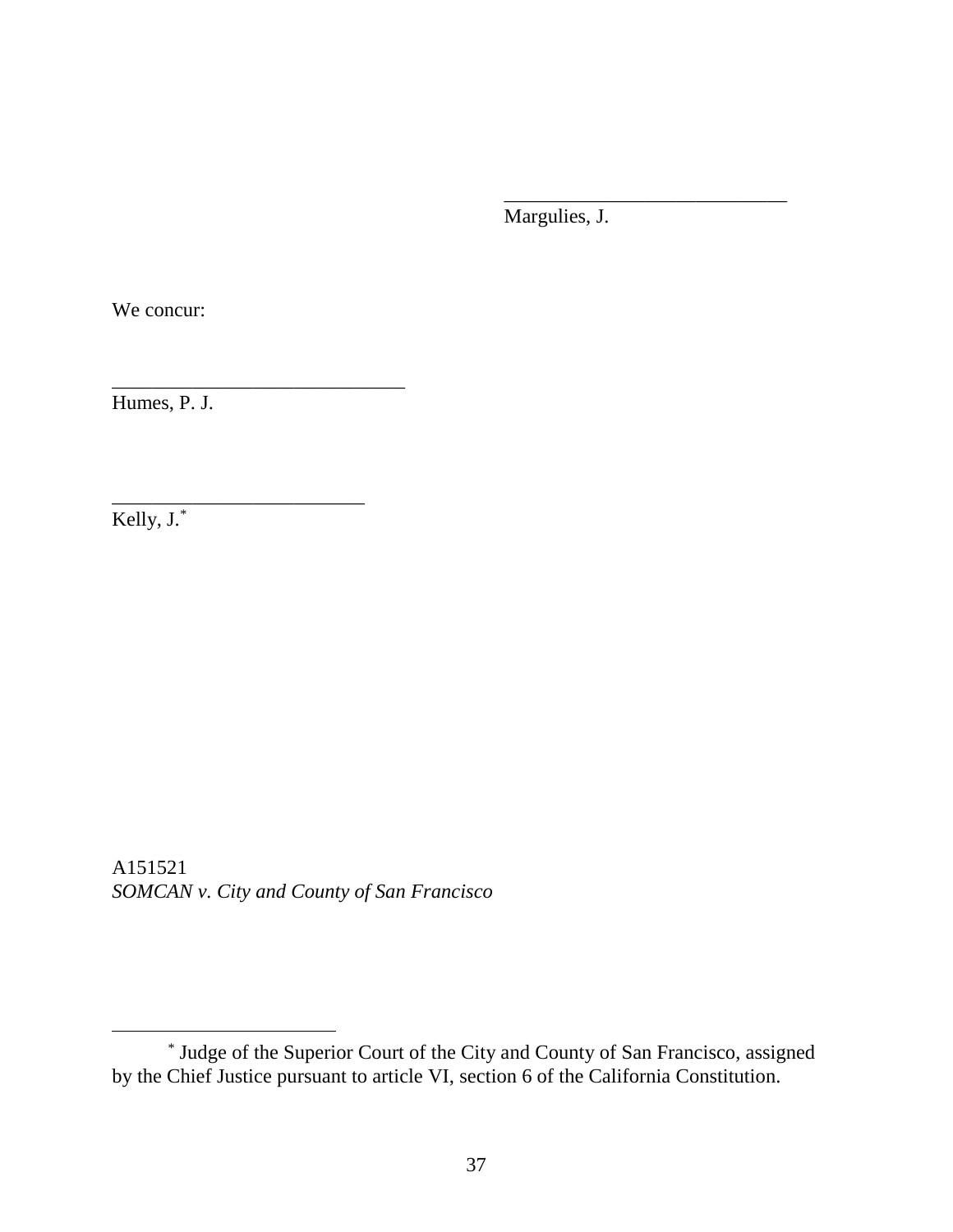Filed 3/25/19

# **CERTIFIED FOR PUBLICATION**

# IN THE COURT OF APPEAL OF THE STATE OF CALIFORNIA

# FIRST APPELLATE DISTRICT

# DIVISION ONE

SOUTH OF MARKET COMMUNITY ACTION NETWORK et al.,

Plaintiffs and Appellants,

v.

CITY AND COUNTY OF SAN FRANCISCO,

Defendant and Respondent;

FOREST CITY CALIFORNIA RESIDENTIAL DEVELOPMENT, INC., et al.,

> Real Parties in Interest and Respondents.

A151521

 (San Francisco City & County Super. Ct. No. CPF-15-514691)

ORDER CERTIFYING OPINION FOR PUBLICATION

[NO CHANGE IN JUDGMENT]

THE COURT:

The opinion in the above-entitled matter filed on February 22, 2019, was not certified for publication in the Official Reports. After the court's review of a request under California Rules of Court, rule 8.1120, and good cause established under rule 8.1105, it is hereby ordered that the opinion should be published in the Official Reports.

There is no change in the judgment.

Dated:

Margulies, Acting P.J.

\_\_\_\_\_\_\_\_\_\_\_\_\_\_\_\_\_\_\_\_\_\_\_\_\_\_\_